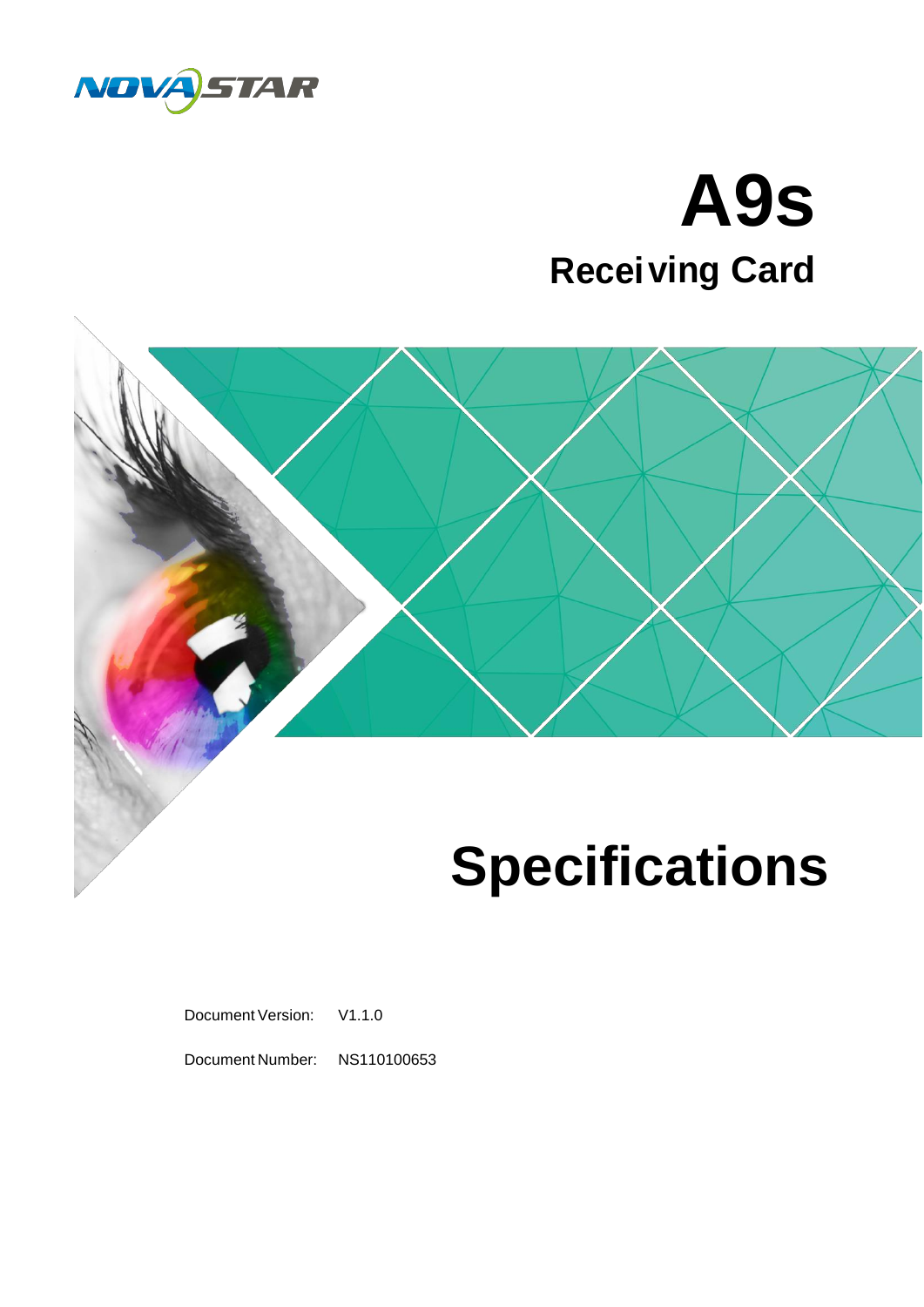#### **Copyright © 2018 Xi'an NovaStar Tech Co., Ltd. All Rights Reserved.**

No part of this document may be copied, reproduced, extracted or transmitted in any form or by any means without the prior written consent of Xi'an NovaStar Tech Co., Ltd.

#### **Trademark**

**NOVACTAR** is a trademark of Xi'an NovaStar Tech Co., Ltd.

#### **Statement**

You are welcome to use the product of Xi'an NovaStar Tech Co., Ltd. (hereinafter referred to as NovaStar). This document is intended to help you understand and use the product. For accuracy and reliability, NovaStar may make improvements and/or changes to this document at any time and without notice. If you experience any problems in use or have any suggestions, please contact us via contact info given in document. We will do our best to solve any issues, as well as evaluate and implement any suggestions.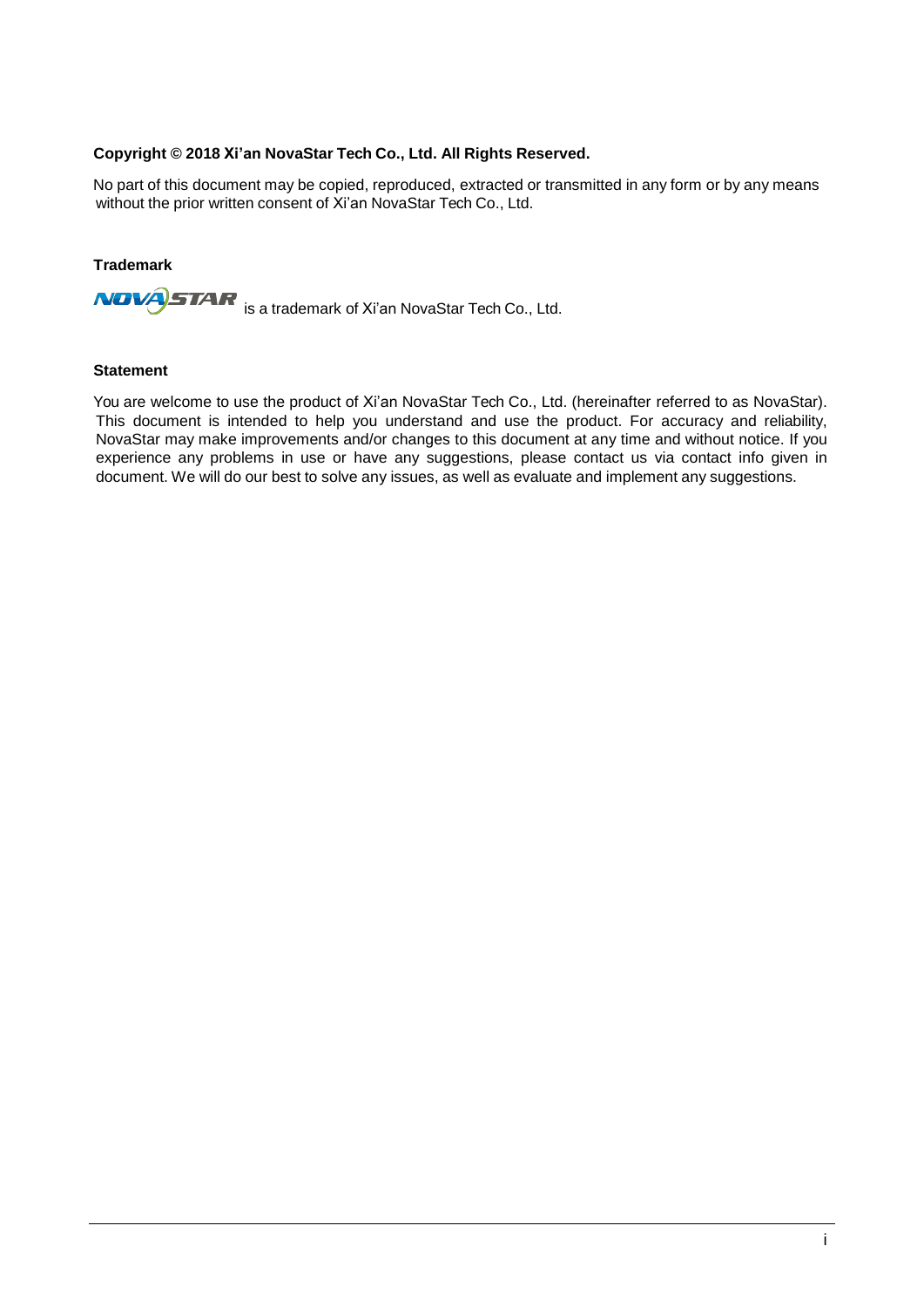## **Change History**

<span id="page-2-0"></span>

| Version | Release Date | <b>Description</b>                            |
|---------|--------------|-----------------------------------------------|
| V1.1.0  | 2018-09-14   | Optimized the quick seam correction function. |
| V1.0.0  | 2017-01-10   | The first version.                            |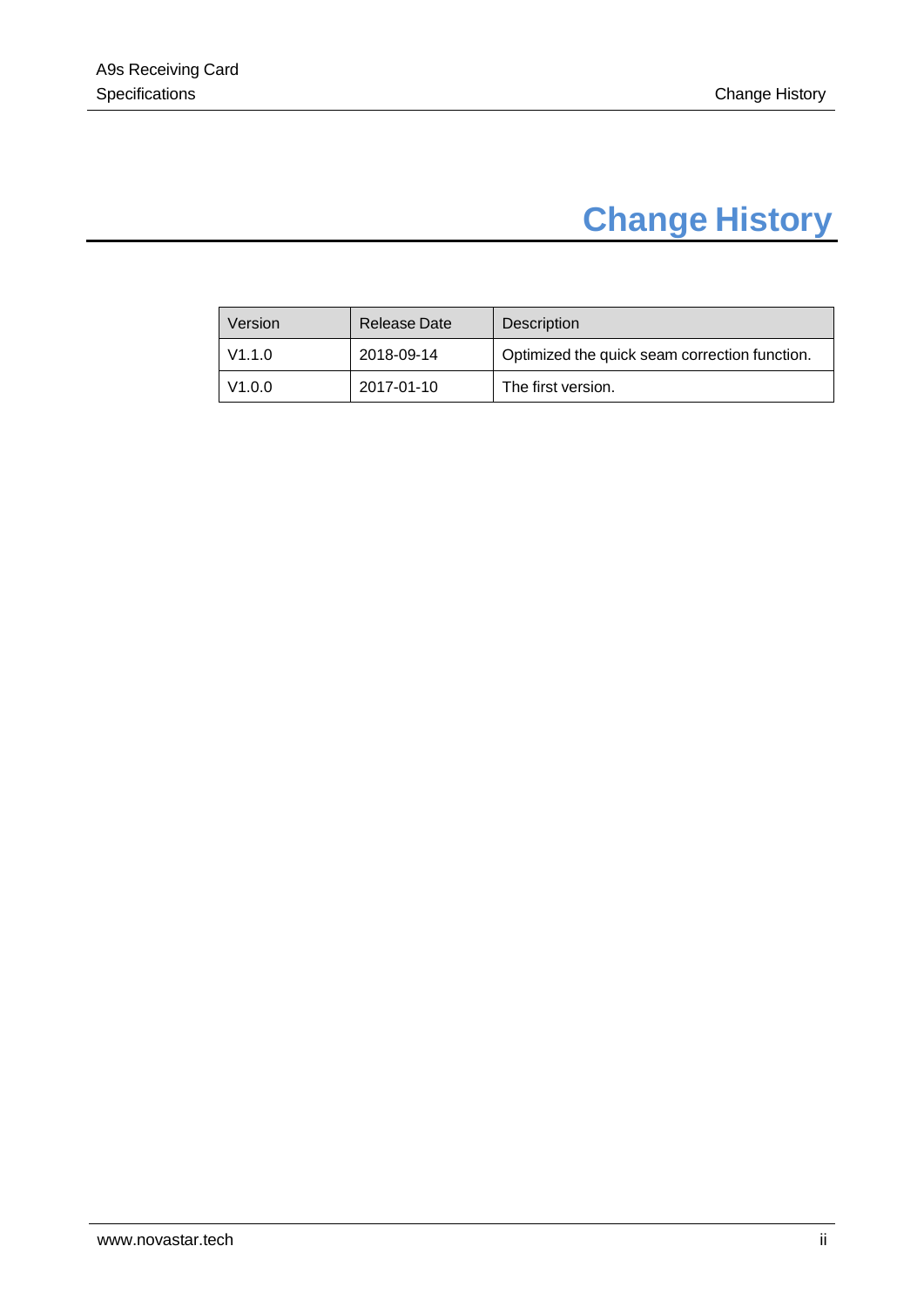## **Contents**

| 3 Features |  |
|------------|--|
|            |  |
|            |  |
|            |  |
|            |  |
|            |  |
|            |  |
|            |  |
|            |  |
|            |  |
|            |  |
|            |  |
|            |  |
|            |  |
|            |  |
|            |  |
|            |  |
|            |  |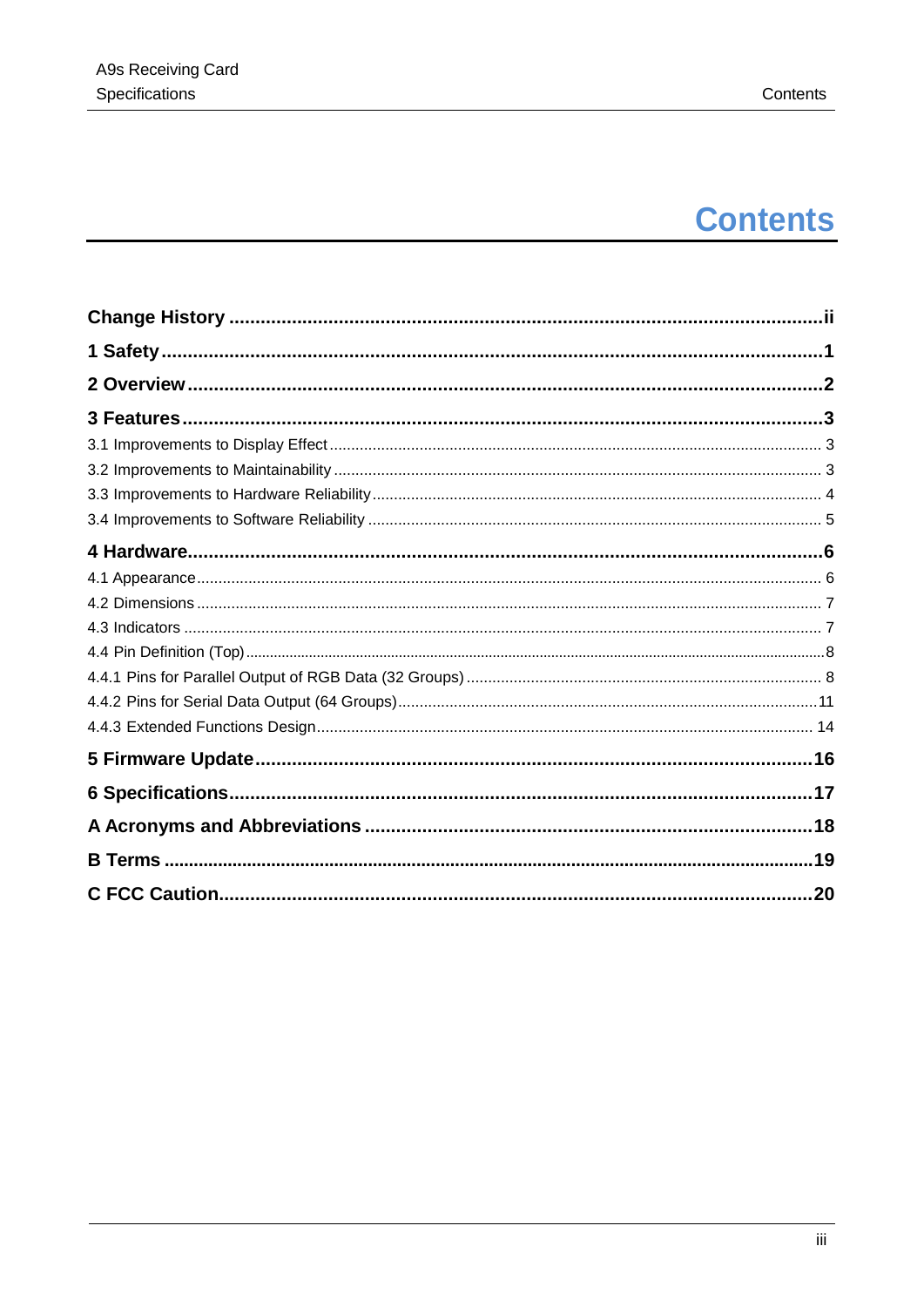

<span id="page-4-0"></span>This chapter illustrates safety of the A9s receiving card to ensure the product's storage, transport, installation and use safety.

Safety instructions are applicable to all personnel who come into contact with or use the product. Please pay attention to following points.

- ⚫ Read through the instructions.
- ⚫ Retain all instructions.
- ⚫ Comply with all instructions.

#### Storage and Transport Safety

- Pay attention to dust and water prevention.
- ⚫ Avoid long-term direct sunlight.
- Do not place the product in a position near fire and heat.
- Do not place the product in an area containing explosive materials.
- Do not place the product in a strong electromagnetic environment.
- Place the product in a stable position to prevent damage or personal injury caused by dropping.
- ⚫ Save the packing box and materials for future storage and shipping of product. For maximum protection during storage and shipping, repack the product as it was originally packed at the factory.

#### Installation and Use Safety

- ⚫ Only trained professionals may install the product.
- Plugging and unplugging operations are prohibited when the power is on.
- Ensure safe grounding of the product.
- ⚫ Always wear a wrist band and insulating gloves.
- Do not place the product in an area that is frequently or strongly shaken.
- Perform regularly dust removal.
- ⚫ Rather than having the product disassembled and maintained by non-certified professionals, please contact NovaStar for maintenance at any time.
- ⚫ Replace faulty parts only with the spare parts supplied by NovaStar.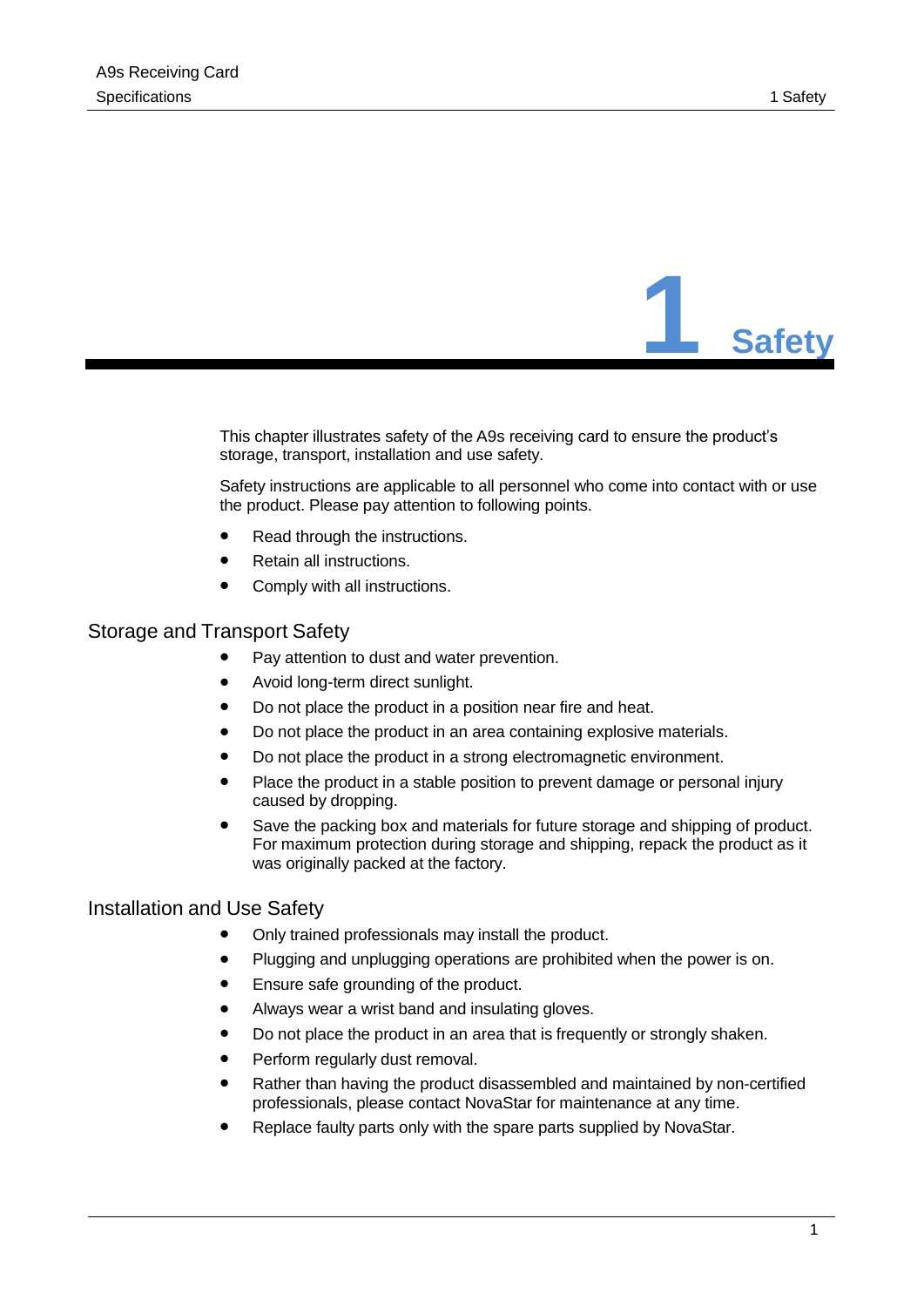

<span id="page-5-0"></span>A9s is a high-end receiving card developed by NovaStar. It has a small size and features a large loading capacity, with a single card loading up to 512×512 (PWM IC) pixels.

The A9s supports pixel level brightness and chroma calibration by working with NovaLCT and NovaCLB to perform calibration on each pixel. It can effectively remove color discrepancies and greatly improve LED display image consistency. In addition, it also supports image rotation in 90°increments, creating a richer image and offering users the ultimate visual experience.

On-site setup, operation, and maintenance were all taken into account when designing the hardware and software of the A9s, allowing for an easier setup, more stable operation, and more efficient maintenance.

Advanced hardware design:

- ⚫ The small hardware footprint is suitable to applications with limited cabinet space and small pixel pitch.
- ⚫ Uses dust-resistant high-density connector to limit effects of dust and vibration, resulting in high stability and reliability.
- ⚫ Integrated network transformer features simple design and improved magnetic compatibility, helping user's products to successfully pass the EMC certification.

Useful software design:

- ⚫ Supports LVDS transmission (supported by dedicated firmware program).
- ⚫ Supports smart module (supported by dedicated firmware program).
- ⚫ Supports quick seam correction.
- Supports 3D function.
- ⚫ Supports auto module calibration.
- Supports Mapping function.
- ⚫ Supports setting of pre-stored image on receiving card.
- ⚫ Supports management of module's Flash.
- Supports voltage and temperature monitoring of card without use of peripherals.
- ⚫ Supports monitoring of Ethernet cable communication status (supported by dedicated firmware program).
- ⚫ Supports 5-pin LCD module.
- Supports image rotation in 90° increments.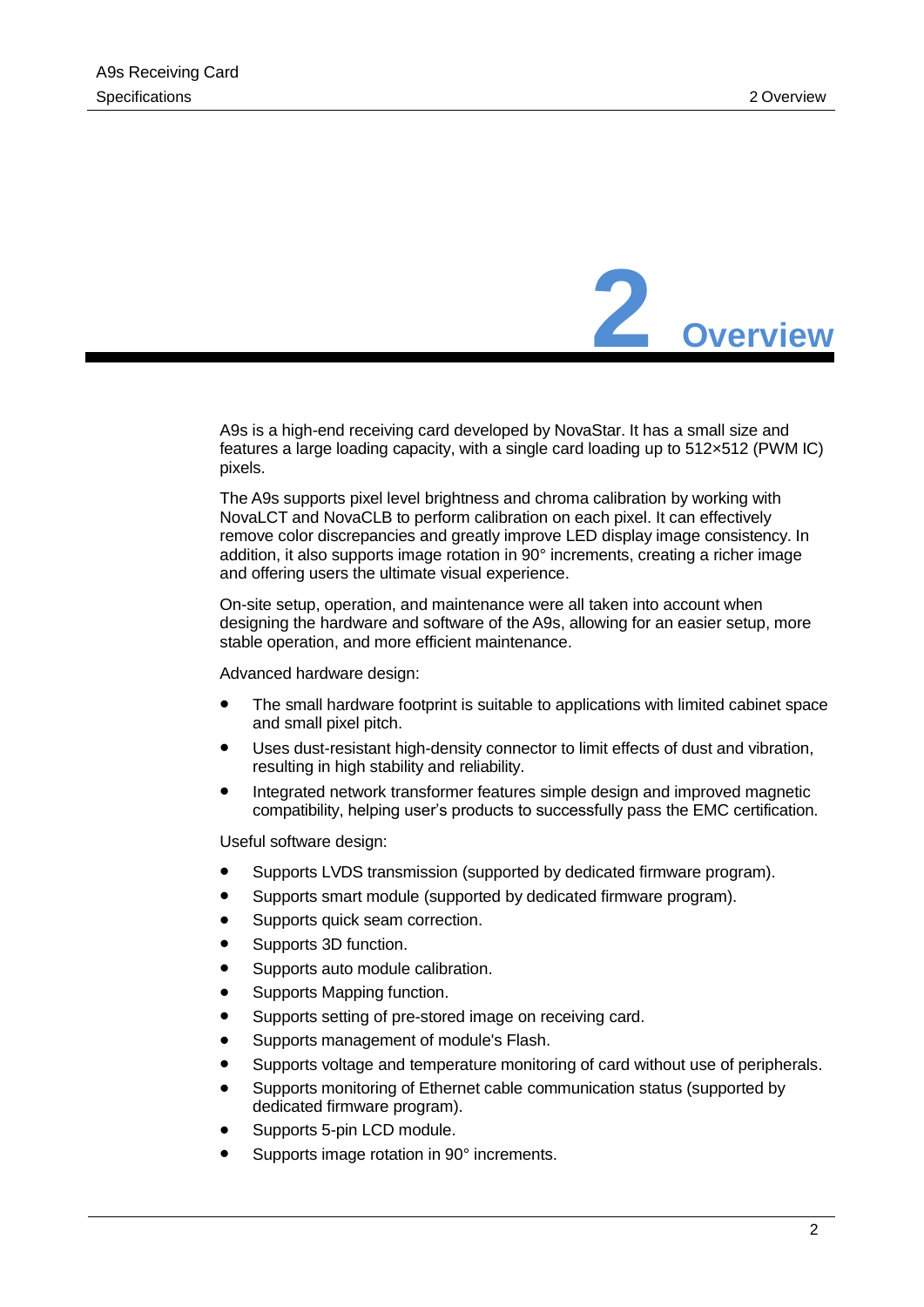

## <span id="page-6-1"></span><span id="page-6-0"></span>3.1 Improvements to Display Effect

| Features                                                                          | <b>Description</b>                                                                                                                                                           |  |  |
|-----------------------------------------------------------------------------------|------------------------------------------------------------------------------------------------------------------------------------------------------------------------------|--|--|
| Pixel level brightness and<br>chroma calibration                                  | Working with NovaLCT and NovaCLB, A9s<br>supports brightness and chroma calibration on<br>each pixel.                                                                        |  |  |
| Image rotation in 90°<br>increments (calibration not<br>supported after rotation) | In NovaLCT, the image on the screen can be set<br>to rotate in multiples of 90° (90°, 180°, 270° and<br>$360^\circ$ ).                                                       |  |  |
| Quick seam correction                                                             | Bright and dark lines can be quickly corrected in<br>NovaLCT to remove the seams between modules<br>or cabinets.                                                             |  |  |
| 3D function                                                                       | In NovaLCT or operation panel of controllers which<br>support 3D function, you can enable 3D function<br>and set 3D parameters to allow LED screen to<br>display 3D effects. |  |  |

## <span id="page-6-2"></span>3.2 Improvements to Maintainability

| Features                                                               | <b>Description</b>                                                                                                                                                                                                                                                                                                                                 |  |  |  |
|------------------------------------------------------------------------|----------------------------------------------------------------------------------------------------------------------------------------------------------------------------------------------------------------------------------------------------------------------------------------------------------------------------------------------------|--|--|--|
| Supports smart module<br>(supported by dedicated<br>firmware program). | The smart module is composed of Flash and MCU.<br>Flash can store calibration coefficients and module<br>information. MCU can communicate with the<br>receiving card to monitor temperature, voltage and<br>ribbon cable communication status for the module.<br>Working with the driver chip, MCU also supports<br>open circuit detection of LED. |  |  |  |
|                                                                        | The smart module allows for a smaller monitoring<br>unit, requiring no independent monitoring card and<br>saving cabinet space.                                                                                                                                                                                                                    |  |  |  |
| <b>LVDS</b> transmission                                               | Low-voltage differential signaling (LVDS)                                                                                                                                                                                                                                                                                                          |  |  |  |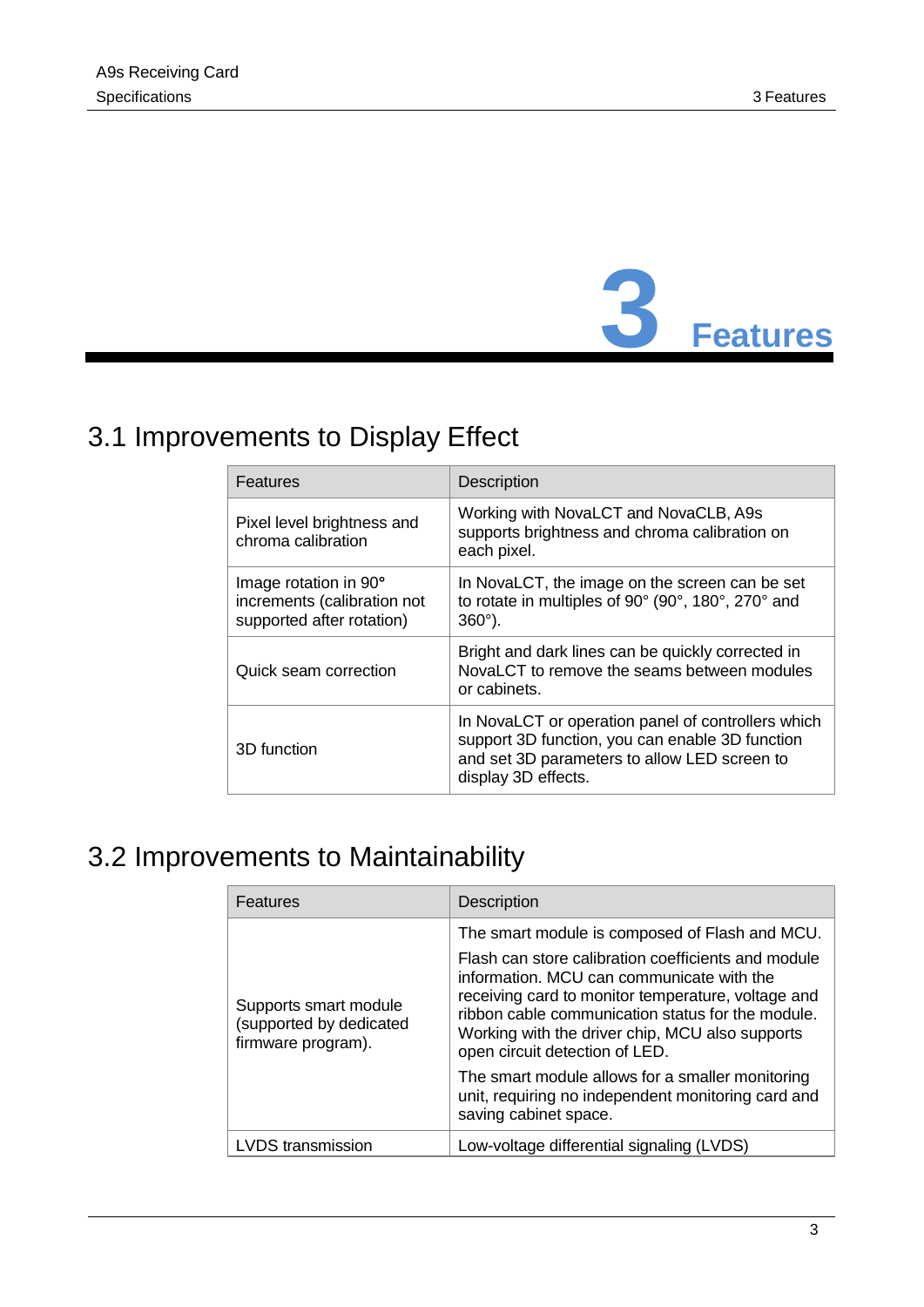| Features                                                                  | Description                                                                                                                                                                                                                                                                     |
|---------------------------------------------------------------------------|---------------------------------------------------------------------------------------------------------------------------------------------------------------------------------------------------------------------------------------------------------------------------------|
| (supported by dedicated<br>firmware program)                              | transmission is used, which reduces the number of<br>data cables that connect the HUB board to the<br>module, increases the transmission distance,<br>improves the signal transmission quality and<br>electromagnetic compatibility, and better stabilizes<br>the image output. |
| Auto module calibration                                                   | After the module has been replaced and power is<br>supplied, the receiving card can automatically read<br>the new module ID and calibration coefficients, and<br>save them to the receiving card.                                                                               |
| Mapping function                                                          | After enabling the Mapping function in NovaLCT,<br>target cabinet will display the receiving card<br>number and Ethernet port information, allowing<br>user to view the receiving card's location and<br>wiring route.                                                          |
| Supports setting of pre-<br>stored image on receiving<br>card.            | In NovaLCT, a specified image can be set as the<br>LED screen startup image or as the image to be<br>displayed on LED screen when the Ethernet cable<br>is disconnected or no video source signal is<br>available.                                                              |
| Management of module's<br>Flash                                           | In NovaLCT, the information stored in module's<br>Flash can be managed.                                                                                                                                                                                                         |
| Voltage and temperature<br>monitoring of receiving card                   | The voltage and temperature of the receiving card<br>can be monitored without using peripherals. The<br>monitoring data can be checked in NovaLCT.                                                                                                                              |
| Supports LCD module.                                                      | Supports NovaStar's general 5-pin LCD module.<br>The LCD module is connected to the HUB board to<br>display temperature, voltage, single operating time<br>and total operating time of the receiving card.                                                                      |
| One-click to apply<br>calibration coefficients<br>saved in module's Flash | In the event of network outage, hold down the self-<br>test button to read the calibration coefficients in<br>module's Flash back to the receiving card.                                                                                                                        |

## <span id="page-7-0"></span>3.3 Improvements to Hardware Reliability

| Features                                   | <b>Description</b>                                                                                                                                                                                                                                          |  |  |
|--------------------------------------------|-------------------------------------------------------------------------------------------------------------------------------------------------------------------------------------------------------------------------------------------------------------|--|--|
| Dual-card backup                           | In an environment with requirements for high<br>reliability, two receiving cards can be mounted<br>onto a single HUB board. In the case that main<br>receiving card fails, the standby card will serve to<br>ensure uninterrupted operation of the display. |  |  |
| Status detection of dual<br>power supplies | Two power supplies can be simultaneously<br>connected. Operating status of power supplies can<br>be detected.                                                                                                                                               |  |  |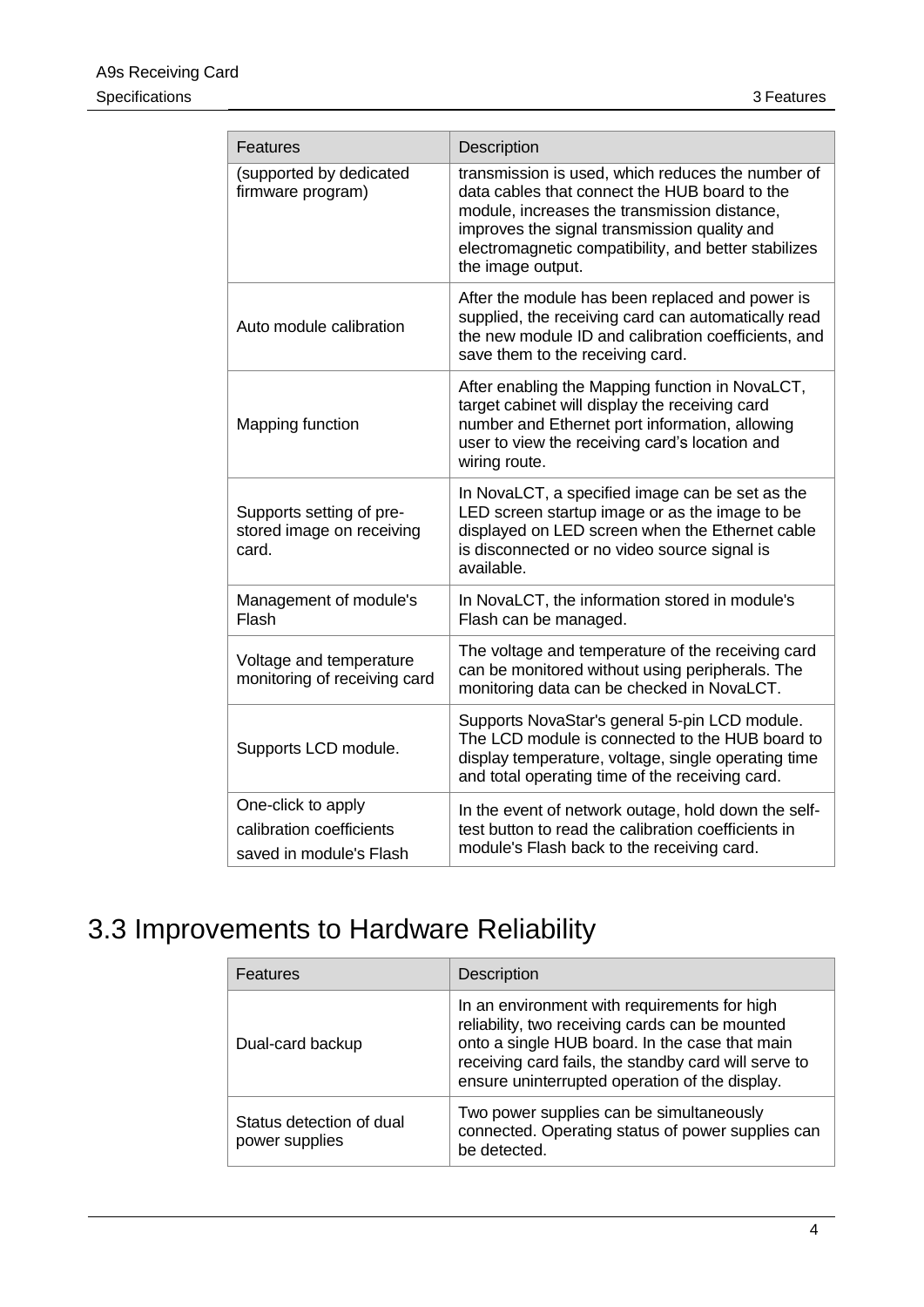| Features    | <b>Description</b>                                                                                                                                                                                                                                                                      |  |
|-------------|-----------------------------------------------------------------------------------------------------------------------------------------------------------------------------------------------------------------------------------------------------------------------------------------|--|
| Loop backup | HUB's Ethernet port improves the reliability for the<br>serial connection of the receiving card through<br>main and backup redundant mechanism. If either<br>main or backup serial connection lines fail, the<br>other will begin to work to ensure normal operation<br>of the display. |  |

## <span id="page-8-0"></span>3.4 Improvements to Software Reliability

| Features                                                   | <b>Description</b>                                                                                                                                 |  |  |  |
|------------------------------------------------------------|----------------------------------------------------------------------------------------------------------------------------------------------------|--|--|--|
| Readback of firmware<br>version                            | In NovaLCT, the firmware versions of the receiving<br>card can be read back.                                                                       |  |  |  |
|                                                            | Calibration coefficients can be saved to both the<br>factory partition and application partition at the<br>same time.                              |  |  |  |
| Dual-backup of calibration<br>coefficients                 | • Calibration coefficients in the factory partition are<br>factory values and cannot be modified by users.                                         |  |  |  |
|                                                            | • Calibration coefficients configured by users can<br>be saved in the application partition and can be<br>restored to the factory values by users. |  |  |  |
| Backup and readback of the<br>receiving card configuration | • In NovaLCT, the receiving card configuration<br>parameters can be backed up to the receiving<br>card.                                            |  |  |  |
| file                                                       | • In NovaLCT, the receiving card configuration<br>parameters can be read back.                                                                     |  |  |  |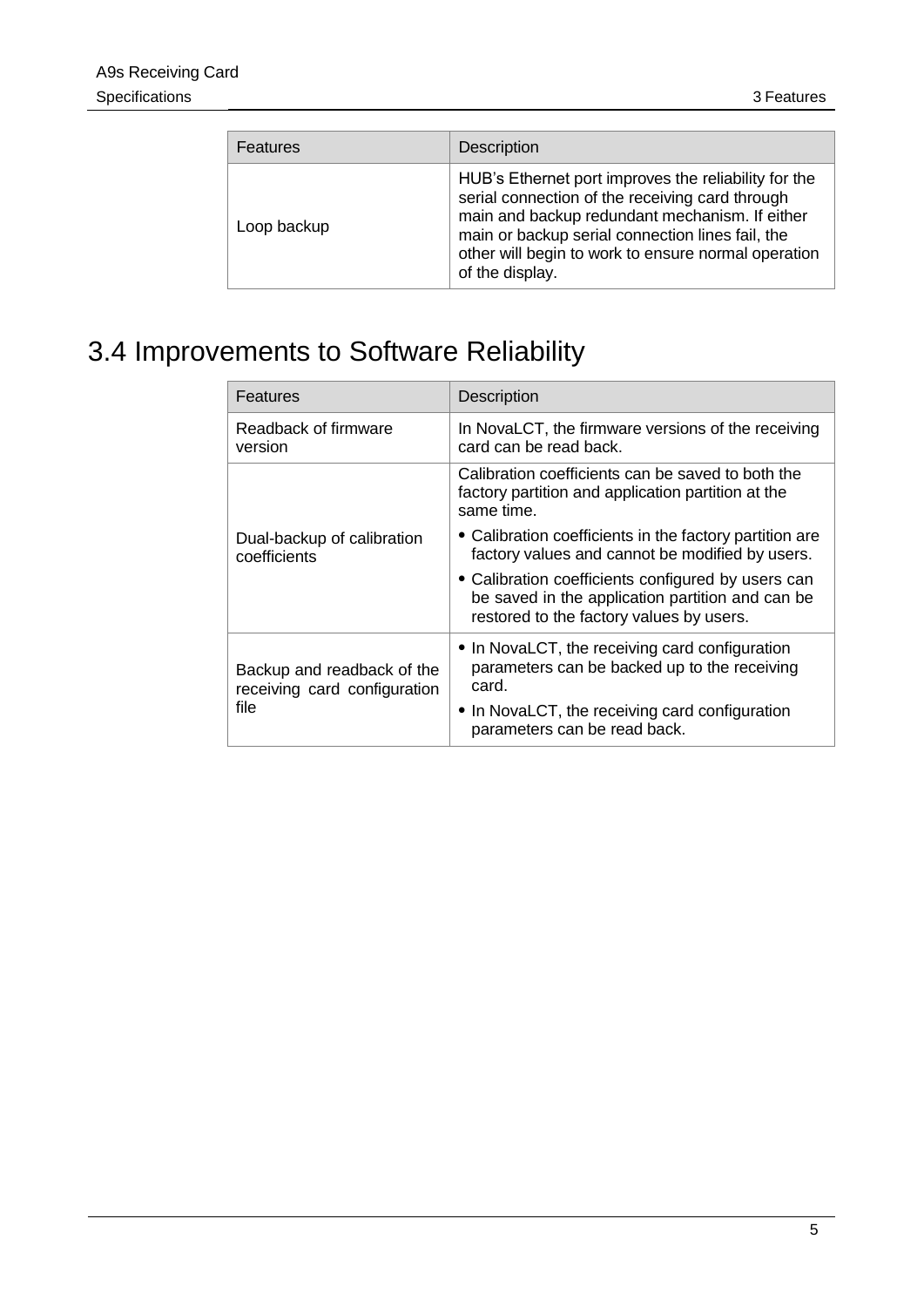

## <span id="page-9-1"></span><span id="page-9-0"></span>4.1 Appearance



High-Density Receptacle Connector

Product images provided in this file are for reference only. Actual products may differ from image shown.

Models of the high-density receptacle and plug used by A9s are shown in [Table](#page-9-2) 4-1.

|  |  | Table 4-1 Model of high-density connector |
|--|--|-------------------------------------------|
|  |  |                                           |

<span id="page-9-2"></span>

| <b>Type</b> | <b>Brand</b> | <b>Material Code</b> |  |
|-------------|--------------|----------------------|--|
| Receptacle  | Amphenol FCI | 10140609-121802LF    |  |
| <b>PLUG</b> | Amphenol FCI | 10140607-121802LF    |  |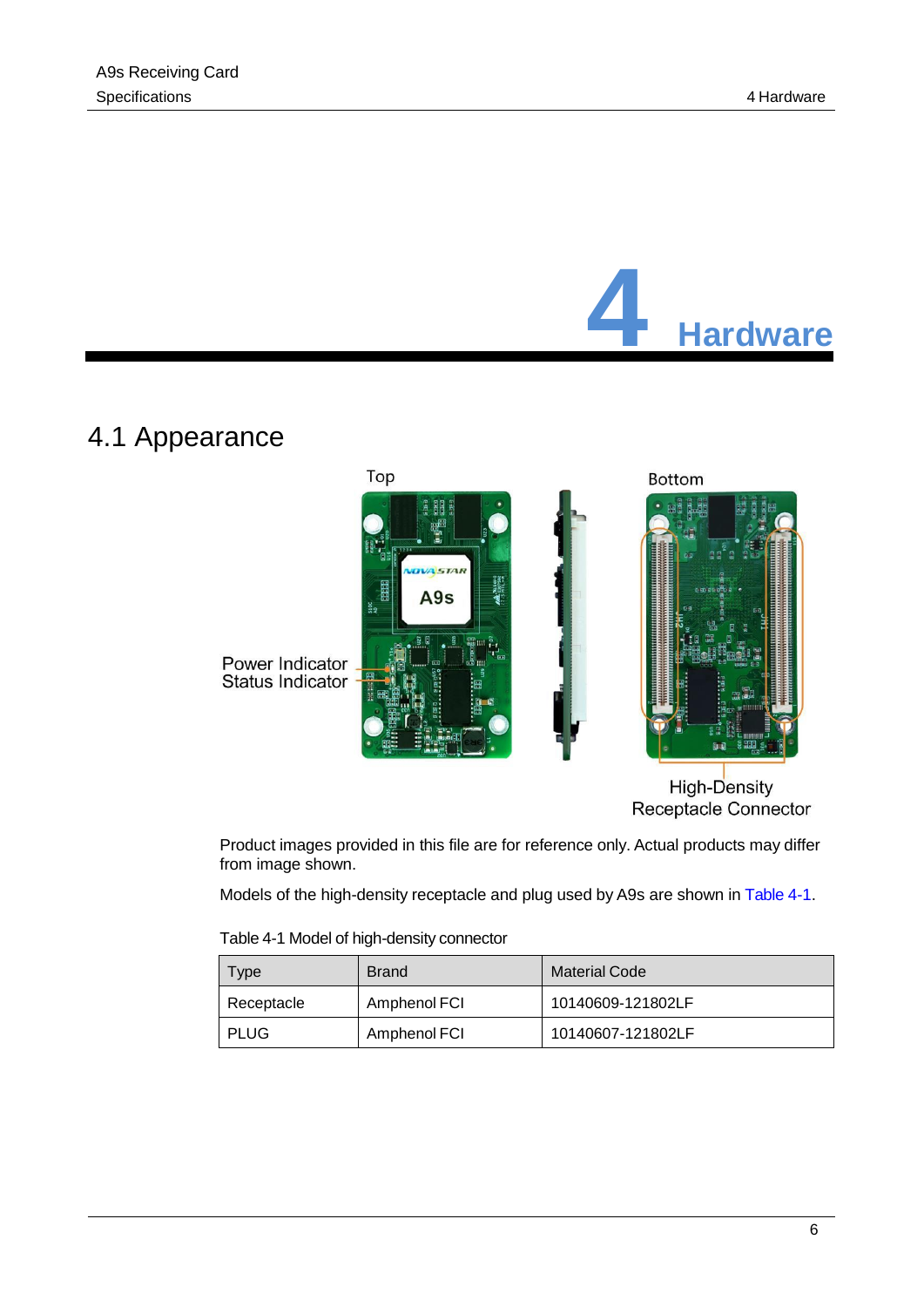## <span id="page-10-0"></span>4.2 Dimensions

PCB Board thickness is ≤ 2.0 mm, and the total thickness (PCB board thickness + thickness of both front panel and back panel) is  $\leq$  9.5 mm.

Unit of measurement on below chart is "mm". Ground connection is enabled for mounting holes (GND).



## <span id="page-10-1"></span>4.3 Indicators

| Indicator                             | <b>Status</b>                                   | Description                                                                                                                |  |  |
|---------------------------------------|-------------------------------------------------|----------------------------------------------------------------------------------------------------------------------------|--|--|
| <b>Status</b><br>indicator<br>(green) | Flashing every other<br>1s.                     | Receiving card is functioning normally.<br>Ethernet cable connection is normal, and<br>video source input is available.    |  |  |
|                                       | Flashing every other<br>3s.                     | Receiving card is functioning normally, but<br>Ethernet cable connection is abnormal.                                      |  |  |
|                                       | Rapidly flashing for 3<br>times every other 3s. | Receiving card is functioning normally.<br>Ethernet cable connection is normal, but no<br>video source input is available. |  |  |
|                                       | Rapidly flashing<br>every other 0.5s.           | Program loading fails in normal operating<br>state, currently loading backup operating<br>program.                         |  |  |
|                                       | Rapidly flashing for 8<br>times every other 1s. | Sending card's backup Ethernet port is now<br>active. Receiving card is functioning normally.                              |  |  |
| Power<br>indicator<br>(red)           | Always on                                       | It is always on after the power is on.                                                                                     |  |  |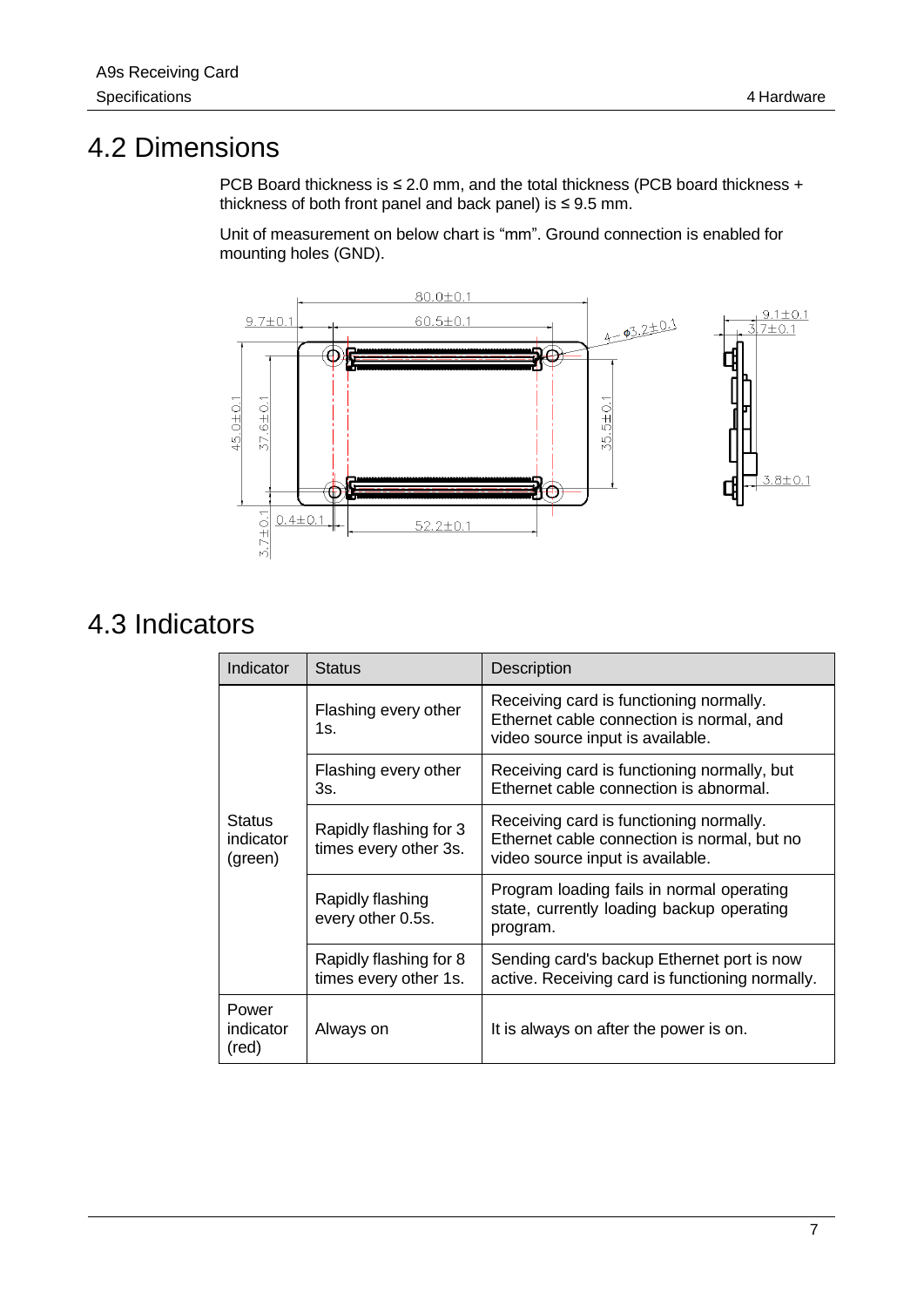## <span id="page-11-0"></span>4.4 Pin Definition (Top)

### <span id="page-11-1"></span>4.4.1 Pins for Parallel Output of RGB Data (32 Groups)



| JH <sub>1</sub> |                              |             |    |    |            |  |  |
|-----------------|------------------------------|-------------|----|----|------------|--|--|
|                 |                              | <b>GND</b>  |    | 2  | <b>GND</b> |  |  |
| <b>LCD</b>      | CS signal of LCD             | EXT_LCD_CS  | 3  | 4  | <b>NC</b>  |  |  |
|                 | RS signal of LCD             | EXT_LCD_RS  | 5  | 6  | <b>NC</b>  |  |  |
|                 | Clock signal of LCD          | EXT_LCD_SCL |    |    | <b>NC</b>  |  |  |
|                 | Data signal of LCD           | EXT_LCD_SDA | 9  | 10 | <b>NC</b>  |  |  |
|                 | Backlight signal 1 of<br>LCD | EXT_LCD_BL0 | 11 | 12 | <b>NC</b>  |  |  |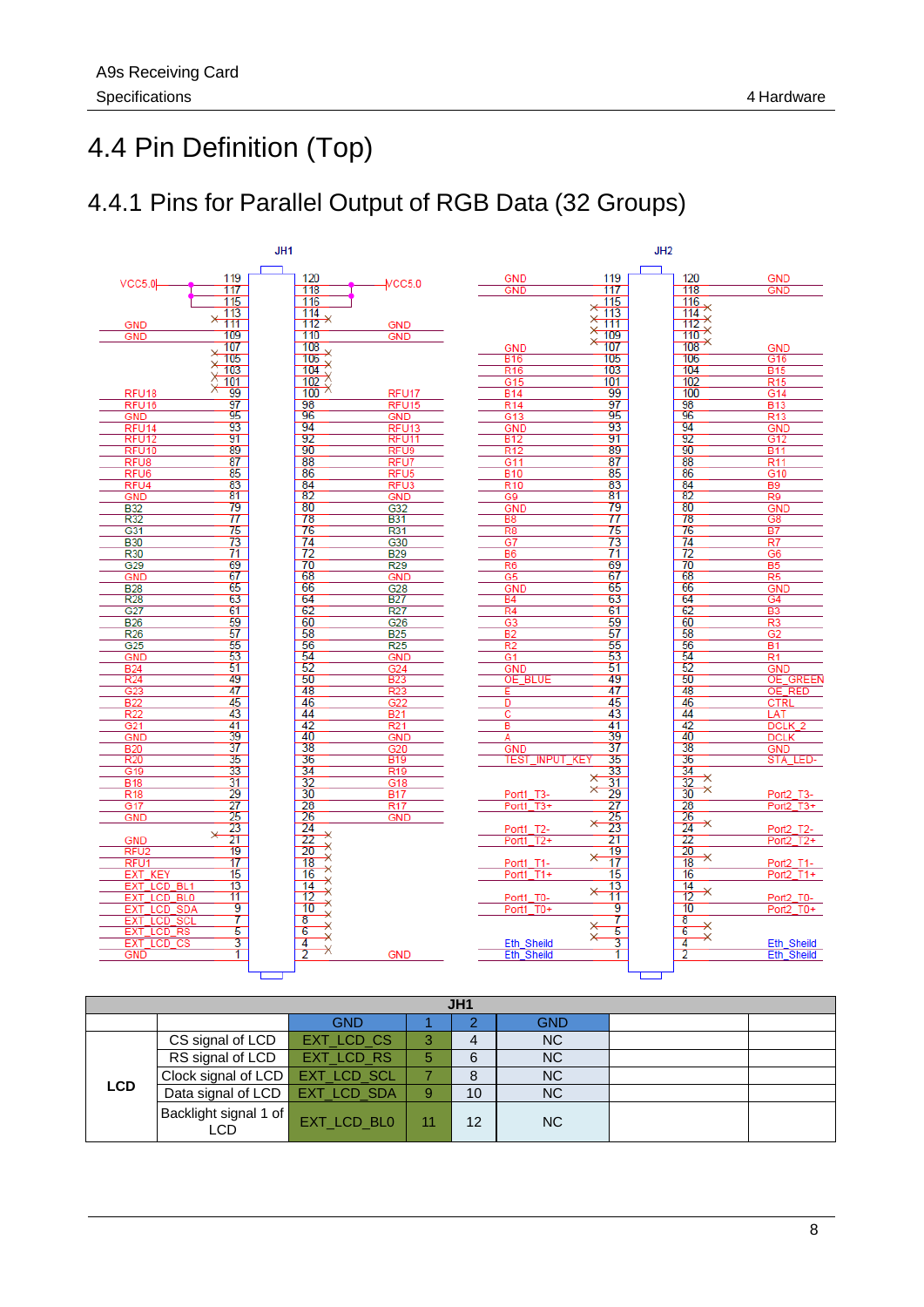#### A9s Receiving Card Specifications 4 Hardware 2001 12:00 12:00 12:00 12:00 12:00 12:00 12:00 12:00 12:00 12:00 12:00 12:00 12:00 12:00 12:00 12:00 12:00 12:00 12:00 12:00 12:00 12:00 12:00 12:00 12:00 12:00 12:00 12:00 12:00 12:00 12:00 12:00

| JH1    |                                     |                   |                 |                 |                        |          |        |
|--------|-------------------------------------|-------------------|-----------------|-----------------|------------------------|----------|--------|
|        | Backlight signal 2 of<br><b>LCD</b> | EXT_LCD_BL1       | 13              | 14              | <b>NC</b>              |          |        |
|        | LCD control button                  | EXT_KEY           | 15              | 16              | <b>NC</b>              |          |        |
| Note 4 |                                     | RFU1              | 17              | $\overline{18}$ | $\overline{\text{NC}}$ |          |        |
|        |                                     | RFU <sub>2</sub>  | 19              | 20              | $\overline{\text{NC}}$ |          |        |
|        |                                     | <b>GND</b>        | 21              | $\overline{22}$ | <b>NC</b>              |          |        |
|        |                                     | <b>NC</b>         | 23              | 24              | <b>NC</b>              |          |        |
|        |                                     | <b>GND</b>        | $\overline{25}$ | $\overline{26}$ | <b>GND</b>             |          |        |
|        |                                     | G17               | 27              | 28              | <b>R17</b>             |          |        |
|        |                                     | <b>R18</b>        | 29              | 30              | <b>B17</b>             |          |        |
|        |                                     | <b>B18</b>        | 31              | 32              | G18                    |          |        |
|        |                                     | G19               | 33              | 34              | <b>R19</b>             |          |        |
|        |                                     | <b>R20</b>        | 35              | 36              | <b>B19</b>             |          |        |
|        |                                     | <b>B20</b>        | 37              | 38              | G <sub>20</sub>        |          |        |
|        |                                     | <b>GND</b>        | 39              | 40              | <b>GND</b>             |          |        |
|        |                                     | G21               | 41              | 42              | <b>R21</b>             |          |        |
|        |                                     | <b>R22</b>        | 43              | 44              | <b>B21</b>             |          |        |
|        |                                     | <b>B22</b>        | 45              | 46              | G22                    |          |        |
|        |                                     | G <sub>23</sub>   | 47              | 48              | <b>R23</b>             |          |        |
|        |                                     | <b>R24</b>        | 49              | 50              | <b>B23</b>             |          |        |
|        |                                     | <b>B24</b>        | 51              | 52              | G <sub>24</sub>        |          |        |
|        |                                     | <b>GND</b>        | 53              | 54              | <b>GND</b>             |          |        |
|        |                                     | G <sub>25</sub>   | 55              | 56              | <b>R25</b>             |          |        |
|        |                                     | <b>R26</b>        | 57              | 58              | <b>B25</b>             |          |        |
|        |                                     | <b>B26</b>        | 59              | 60              | G26                    |          |        |
|        |                                     | G27               | 61              | 62              | <b>R27</b>             |          |        |
|        |                                     | <b>R28</b>        | 63              | 64              | <b>B27</b>             |          |        |
|        |                                     | <b>B28</b>        | 65              | 66              | G28                    |          |        |
|        |                                     | <b>GND</b>        | 67              | 68              | <b>GND</b>             |          |        |
|        |                                     | G29               | 69              | 70              | <b>R29</b>             |          |        |
|        |                                     | <b>R30</b>        | 71              | 72              | <b>B29</b>             |          |        |
|        |                                     | <b>B30</b>        | 73              | 74              | G30                    |          |        |
|        |                                     | G31               | 75              | 76              | <b>R31</b>             |          |        |
|        |                                     | <b>R32</b>        | 77              | 78              | <b>B31</b>             |          |        |
|        |                                     | <b>B32</b>        | 79              | 80              | G32                    |          |        |
|        |                                     | <b>GND</b>        | 81              | 82              | <b>GND</b>             |          |        |
|        |                                     | RFU <sub>4</sub>  | 83              | 84              | RFU <sub>3</sub>       |          |        |
|        |                                     | RFU <sub>6</sub>  | 85              | 86              | RFU <sub>5</sub>       |          |        |
| Note 4 | $\prime$                            | RFU8              | 87              | 88              | RFU7                   | $\prime$ | Note 4 |
|        |                                     | RFU <sub>10</sub> | 89              | 90              | RFU9                   |          |        |
|        |                                     | RFU <sub>12</sub> | 91              | 92              | RFU <sub>11</sub>      |          |        |
|        |                                     | RFU <sub>14</sub> | 93              | 94              | RFU <sub>13</sub>      |          |        |
|        |                                     | <b>GND</b>        | 95              | 96              | <b>GND</b>             |          |        |
| Note 4 |                                     | RFU <sub>16</sub> | 97              | 98              | RFU <sub>15</sub>      |          | Note 4 |
|        |                                     | RFU <sub>18</sub> | 99              | 100             | RFU17                  |          |        |
|        |                                     | NC                | 101             | 102             | NC                     |          |        |
|        |                                     | NC                | 103             | 104             | <b>NC</b>              |          |        |
|        |                                     | NC                | 105             | 106             | NC                     |          |        |
|        |                                     | NC                | 107             | 108             | NC                     |          |        |
|        |                                     | <b>GND</b>        | 109             | 110             | <b>GND</b>             |          |        |
|        |                                     | <b>GND</b>        | 111             | $112$           | <b>GND</b>             |          |        |
|        |                                     | NC                | 113             | 114             | NC                     |          |        |
|        |                                     | <b>VCC</b>        | 115             | 116             | <b>VCC</b>             |          |        |
| Note 1 |                                     | <b>VCC</b>        | 117             | 118             | <b>VCC</b>             |          | Note 1 |
|        |                                     | <b>VCC</b>        | 119             | 120             | <b>VCC</b>             |          |        |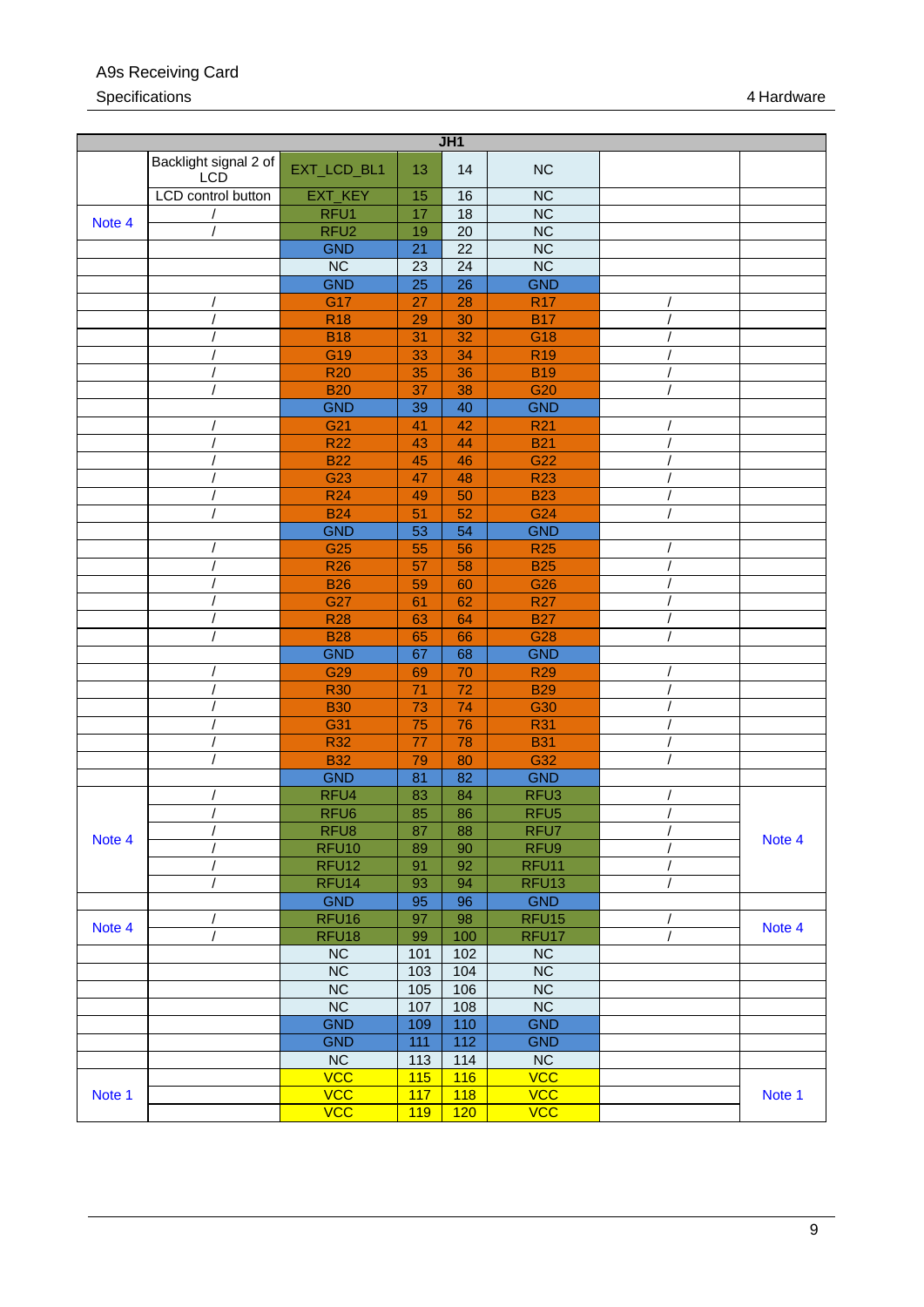#### A9s Receiving Card Specifications 4 Hardware 2001 12:00 12:00 12:00 12:00 12:00 12:00 12:00 12:00 12:00 12:00 12:00 12:00 12:00 12:00 12:00 12:00 12:00 12:00 12:00 12:00 12:00 12:00 12:00 12:00 12:00 12:00 12:00 12:00 12:00 12:00 12:00 12:00

|         |                  |                           |                  |                 | JH2                    |                             |          |
|---------|------------------|---------------------------|------------------|-----------------|------------------------|-----------------------------|----------|
|         | Shield grounding | Eth_Shield                | $\mathbf{1}$     | $\overline{a}$  | Eth_Shield             | Shield grounding            |          |
|         | Shield grounding | Eth_Shield                | $\overline{3}$   | $\overline{4}$  | Eth_Shield             | Shield grounding            |          |
|         |                  | <b>NC</b>                 | $\overline{5}$   | 6               | <b>NC</b>              |                             |          |
|         |                  | $\overline{\text{NC}}$    | $\overline{7}$   | 8               | $\overline{\text{NC}}$ |                             |          |
|         |                  | Port1_T0+                 | $\boldsymbol{9}$ | 10              | Port2_T0+              |                             |          |
|         |                  | Port1_T0-                 | 11               | 12              | Port2_T0-              |                             |          |
|         |                  | $\overline{\text{NC}}$    | $\overline{13}$  | 14              | $\overline{\text{NC}}$ |                             |          |
|         |                  | Port1_T1+                 | 15               | 16              | Port2_T1+              |                             |          |
| Gigabit |                  | Port1_T1-                 | 17               | 18              | Port2_T1-              |                             | Gigabit  |
| Ethern  |                  | <b>NC</b>                 | 19               | 20              | $\overline{\text{NC}}$ |                             | Ethernet |
| et port |                  | Port1_T2+                 | $\overline{21}$  | $\overline{22}$ | Port2_T2+              |                             | port     |
|         |                  | Port1_T2-                 | 23               | 24              | Port2_T2-              |                             |          |
|         |                  | <b>NC</b>                 | 25               | 26              | <b>NC</b>              |                             |          |
|         |                  | Port1_T3+                 | 27               | 28              | Port2_T3+              |                             |          |
|         |                  | Port1_T3-                 | 29               | 30              | Port2_T3-              |                             |          |
|         |                  | <b>NC</b>                 | 31               | 32              | <b>NC</b>              |                             |          |
|         |                  | $\overline{\text{NC}}$    | 33               | 34              | $\overline{NC}$        |                             |          |
|         | Test button      | TEST_INPUT_<br><b>KEY</b> | 35               | 36              | STA_LED-               | Operating indicator         | Note 2   |
|         |                  | <b>GND</b>                | 37               | 38              | <b>GND</b>             |                             |          |
|         |                  | A                         | 39               | 40              | <b>DCLK</b>            | 1st shift clock output      |          |
|         |                  | $\overline{B}$            | $\overline{41}$  | 42              | DCLK_2                 | 2nd shift clock output      |          |
|         | Line decoding    | $\overline{C}$            | 43               | 44              | LAT                    | Latch signal output         |          |
|         | signal           | D                         | 45               | 46              | <b>CTRL</b>            | Afterglow control<br>signal |          |
|         |                  | E                         | 47               | 48              | OE_RED                 | Display enable              |          |
| Note 3  | Display enable   | OE_BLUE                   | 49               | 50              | OE_GREEN               | Display enable              | Note 3   |
|         |                  | <b>GND</b>                | $\overline{51}$  | $\overline{52}$ | <b>GND</b>             |                             |          |
|         |                  | G <sub>1</sub>            | 53               | 54              | R <sub>1</sub>         |                             |          |
|         |                  | R <sub>2</sub>            | 55               | 56              | <b>B1</b>              |                             |          |
|         |                  | <b>B2</b>                 | 57               | 58              | G <sub>2</sub>         |                             |          |
|         |                  | G <sub>3</sub>            | 59               | 60              | R <sub>3</sub>         |                             |          |
|         |                  | R <sub>4</sub>            | 61               | 62              | <b>B3</b>              |                             |          |
|         |                  | <b>B4</b>                 | 63               | 64              | G <sub>4</sub>         |                             |          |
|         |                  | <b>GND</b>                | 65               | 66              | <b>GND</b>             |                             |          |
|         |                  | G <sub>5</sub>            | 67               | 68              | R <sub>5</sub>         |                             |          |
|         |                  | R <sub>6</sub>            | 69               | 70              | <b>B5</b>              |                             |          |
|         |                  | <b>B6</b>                 | 71               | 72              | G <sub>6</sub>         |                             |          |
|         |                  | G7                        | 73               | 74              | R <sub>7</sub>         |                             |          |
|         |                  | R <sub>8</sub>            | 75               | 76              | <b>B7</b>              |                             |          |
|         |                  | <b>B8</b>                 | 77               | 78              | G <sub>8</sub>         |                             |          |
|         |                  | <b>GND</b>                | 79               | 80              | <b>GND</b>             |                             |          |
|         |                  | G <sub>9</sub>            | 81               | 82              | R <sub>9</sub>         |                             |          |
|         |                  | <b>R10</b>                | 83               | 84              | <b>B9</b>              |                             |          |
|         |                  | <b>B10</b>                | 85               | 86              | G10                    |                             |          |
|         |                  | G11                       | 87               | 88              | <b>R11</b>             |                             |          |
|         |                  | <b>R12</b>                | 89               | 90              | <b>B11</b>             |                             |          |
|         |                  | <b>B12</b>                | 91               | 92              | G12                    |                             |          |
|         |                  | <b>GND</b>                | 93               | 94              | <b>GND</b>             |                             |          |
|         |                  | G13                       | 95               | 96              | R <sub>13</sub>        |                             |          |
|         |                  | <b>R14</b>                | 97               | 98              | <b>B13</b>             |                             |          |
|         |                  | <b>B14</b>                | 99               | 100             | G14                    |                             |          |
|         |                  | G15                       | 101              | 102             | R15                    |                             |          |
|         |                  | <b>R16</b>                | 103              | 104             | <b>B15</b>             |                             |          |
|         |                  | <b>B16</b>                | 105              | 106             | G16                    |                             |          |
|         |                  | <b>GND</b>                | 107              | 108             | <b>GND</b>             |                             |          |
|         |                  | NC                        | 109              | 110             | <b>NC</b>              |                             |          |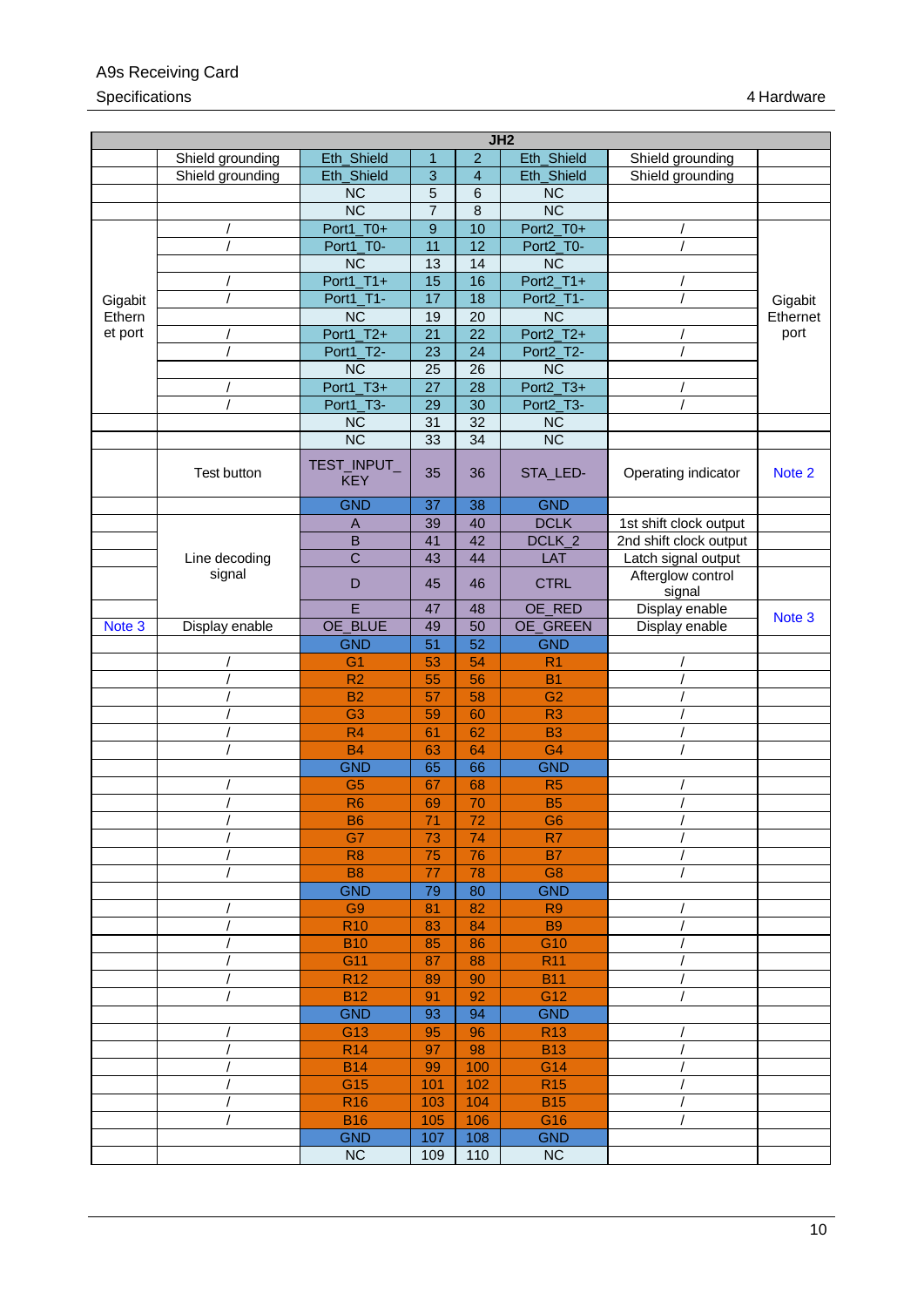| JH2        |     |     |            |  |  |
|------------|-----|-----|------------|--|--|
| NC         | 111 | 112 | <b>NC</b>  |  |  |
| <b>NC</b>  | 113 | 114 | <b>NC</b>  |  |  |
| <b>NC</b>  | 115 | 116 | NC         |  |  |
| <b>GND</b> | 117 | 118 | <b>GND</b> |  |  |
| <b>GND</b> | 119 | 120 | <b>GND</b> |  |  |

## <span id="page-14-0"></span>4.4.2 Pins for Serial Data Output (64 Groups)



| JH1 |                  |                  |  |          |            |  |
|-----|------------------|------------------|--|----------|------------|--|
|     |                  | <b>GND</b>       |  | ∽<br>. . | <b>GND</b> |  |
| LCD | CS signal of LCD | / CS<br>EXT LCD  |  |          | <b>NC</b>  |  |
|     | RS signal of LCD | EXT<br>RS<br>LCD |  | $\sim$   | <b>NC</b>  |  |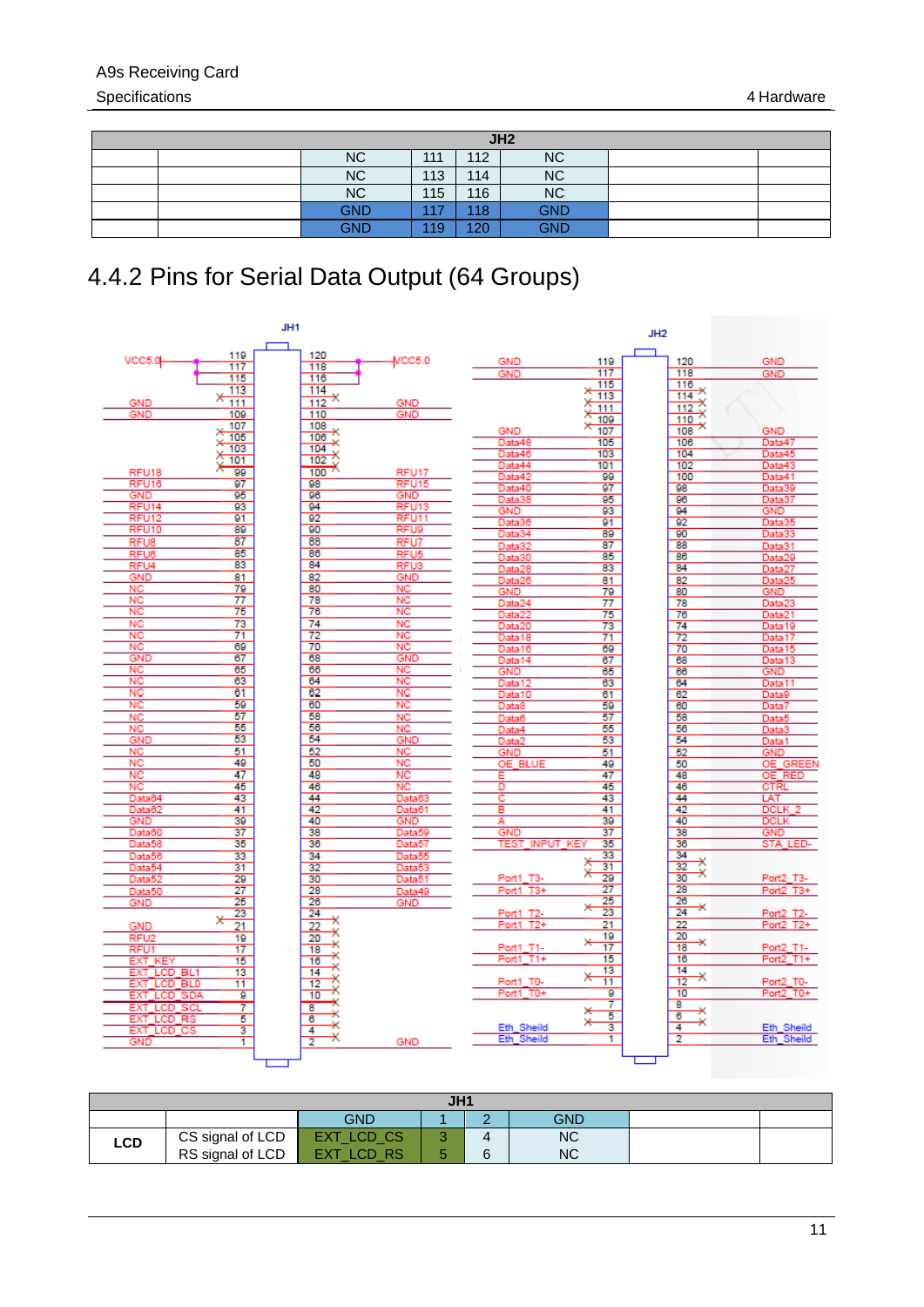#### A9s Receiving Card Specifications 4 Hardware 2001 12:00 12:00 12:00 12:00 12:00 12:00 12:00 12:00 12:00 12:00 12:00 12:00 12:00 12:00 12:00 12:00 12:00 12:00 12:00 12:00 12:00 12:00 12:00 12:00 12:00 12:00 12:00 12:00 12:00 12:00 12:00 12:00

| J <sub>H1</sub> |                                     |                          |                 |                 |                                  |        |
|-----------------|-------------------------------------|--------------------------|-----------------|-----------------|----------------------------------|--------|
|                 | Clock signal of LCD                 | EXT_LCD_SCL              | $\overline{7}$  | $\,8\,$         | <b>NC</b>                        |        |
|                 | Data signal of LCD                  | EXT_LCD_SDA              | $\overline{9}$  | 10              | $\overline{\text{NC}}$           |        |
|                 | Backlight signal 1 of<br><b>LCD</b> | EXT_LCD_BL0              | 11              | 12              | <b>NC</b>                        |        |
|                 | Backlight signal 2 of<br><b>LCD</b> | EXT_LCD_BL1              | 13              | 14              | <b>NC</b>                        |        |
|                 | LCD control button                  | EXT_KEY                  | 15              | 16              | <b>NC</b>                        |        |
| Note 4          |                                     | RFU1                     | 17              | 18              | $\overline{\text{NC}}$           |        |
|                 | $\prime$                            | RFU <sub>2</sub>         | 19              | $\overline{20}$ | NC                               |        |
|                 |                                     | <b>GND</b>               | 21              | 22              | <b>NC</b>                        |        |
|                 |                                     | NC                       | 23              | 24              | $\overline{NC}$                  |        |
|                 |                                     | <b>GND</b>               | $\overline{25}$ | 26              | <b>GND</b>                       |        |
|                 | $\prime$                            | Data <sub>50</sub>       | 27              | 28              | Data49                           |        |
|                 |                                     | Data <sub>52</sub>       | 29              | 30              | Data51                           |        |
|                 |                                     | Data <sub>54</sub>       | 31              | 32              | Data <sub>53</sub>               |        |
|                 | /                                   | Data <sub>56</sub>       | 33              | $\overline{34}$ | Data <sub>55</sub>               |        |
|                 | $\prime$                            | Data <sub>58</sub>       | 35              | 36              | Data <sub>57</sub>               |        |
|                 |                                     | Data60<br><b>GND</b>     | 37<br>39        | 38<br>40        | Data <sub>59</sub><br><b>GND</b> |        |
|                 |                                     | Data62                   | 41              | 42              | Data61                           |        |
|                 |                                     | Data64                   | 43              | 44              | Data63                           |        |
|                 |                                     | $\overline{\text{NC}}$   | 45              | 46              | <b>NC</b>                        |        |
|                 |                                     | $\overline{\text{NC}}$   | 47              | $\overline{48}$ | NC                               |        |
|                 |                                     | $\overline{\text{NC}}$   | 49              | 50              | NC                               |        |
|                 |                                     | $\overline{\text{NC}}$   | $\overline{51}$ | $\overline{52}$ | NC                               |        |
|                 |                                     | <b>GND</b>               | $\overline{53}$ | 54              | <b>GND</b>                       |        |
|                 |                                     | $\overline{\text{NC}}$   | $\overline{55}$ | $\overline{56}$ | $\overline{NC}$                  |        |
|                 |                                     | $\overline{\text{NC}}$   | 57              | 58              | $\overline{\text{NC}}$           |        |
|                 |                                     | <b>NC</b>                | 59              | 60              | <b>NC</b>                        |        |
|                 |                                     | $\overline{\text{NC}}$   | 61              | 62              | $\overline{\text{NC}}$           |        |
|                 |                                     | $\overline{\text{NC}}$   | 63              | 64              | <b>NC</b>                        |        |
|                 |                                     | $\overline{\text{NC}}$   | 65              | 66              | $\overline{\text{NC}}$           |        |
|                 |                                     | <b>GND</b>               | 67              | 68              | <b>GND</b>                       |        |
|                 |                                     | NC                       | 69              | 70              | <b>NC</b>                        |        |
|                 |                                     | $\overline{\text{NC}}$   | $\overline{71}$ | $\overline{72}$ | NC                               |        |
|                 |                                     | $\overline{\text{NC}}$   | 73              | 74              | $\overline{\text{NC}}$           |        |
|                 |                                     | $\overline{\text{NC}}$   | $\overline{75}$ | 76              | $\overline{\text{NC}}$           |        |
|                 |                                     | <b>NC</b>                | 77              | 78              | <b>NC</b>                        |        |
|                 |                                     | $\overline{\text{NC}}$   | 79              | 80              | $\overline{\text{NC}}$           |        |
|                 |                                     | <b>GND</b>               | 81              | 82              | <b>GND</b>                       |        |
|                 |                                     | RFU4                     | 83              | 84              | RFU <sub>3</sub>                 |        |
|                 |                                     | RFU <sub>6</sub>         | 85              | 86              | RFU <sub>5</sub>                 |        |
| Note 4          |                                     | RFU8                     | 87              | 88              | RFU7                             | Note 4 |
|                 | $\prime$                            | RFU <sub>10</sub>        | 89              | 90              | RFU9                             |        |
|                 | /                                   | RFU <sub>12</sub>        | 91              | 92              | RFU11                            |        |
|                 |                                     | RFU <sub>14</sub>        | 93              | 94              | RFU <sub>13</sub>                |        |
|                 |                                     | <b>GND</b>               | 95              | 96              | <b>GND</b>                       |        |
| Note 4          |                                     | RFU <sub>16</sub>        | 97              | 98              | RFU <sub>15</sub>                | Note 4 |
|                 | $\prime$                            | RFU <sub>18</sub>        | 99              | 100             | RFU17                            |        |
|                 |                                     | <b>NC</b>                | 101             | 102             | <b>NC</b>                        |        |
|                 |                                     | <b>NC</b>                | 103             | 104             | <b>NC</b>                        |        |
|                 |                                     | <b>NC</b>                | 105             | 106             | <b>NC</b>                        |        |
|                 |                                     | $\overline{\text{NC}}$   | 107             | 108             | NC<br><b>GND</b>                 |        |
|                 |                                     | <b>GND</b><br><b>GND</b> | 109<br>111      | 110<br>112      | <b>GND</b>                       |        |
|                 |                                     | $\overline{\text{NC}}$   | 113             | 114             | NC                               |        |
|                 |                                     |                          |                 |                 |                                  |        |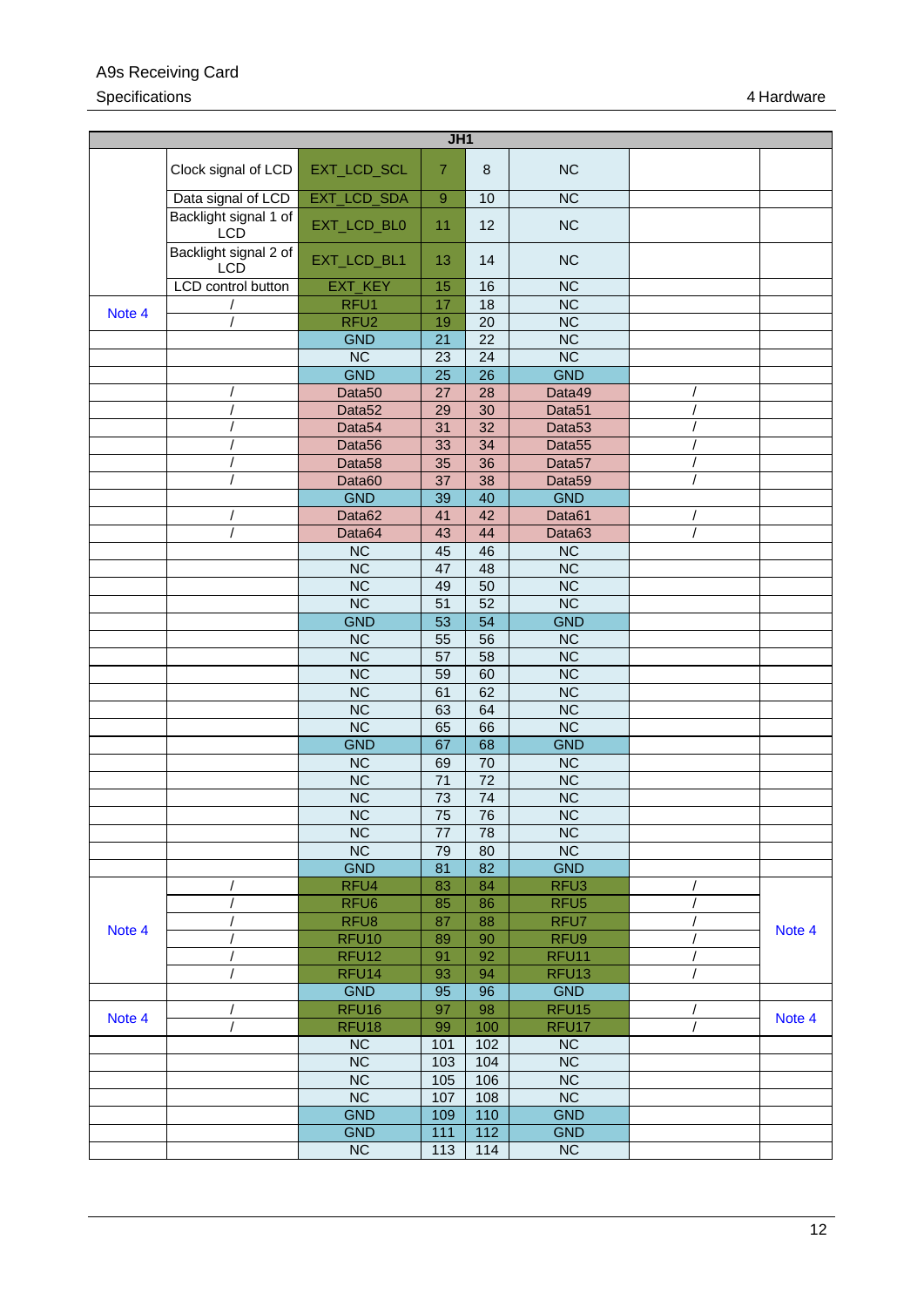### A9s Receiving Card

#### Specifications 4 Hardware 2001 12:00 12:00 12:00 12:00 12:00 12:00 12:00 12:00 12:00 12:00 12:00 12:00 12:00 12:00 12:00 12:00 12:00 12:00 12:00 12:00 12:00 12:00 12:00 12:00 12:00 12:00 12:00 12:00 12:00 12:00 12:00 12:00

| JH <sub>1</sub> |  |            |     |     |            |             |
|-----------------|--|------------|-----|-----|------------|-------------|
|                 |  | <b>VCC</b> | 115 | 116 | <b>VCC</b> |             |
| Note 1          |  | <b>VCC</b> | 117 | 118 | <b>VCC</b> | <b>Note</b> |
|                 |  | <b>VCC</b> | 119 | 120 | <b>VCC</b> |             |

| JH2              |                  |                          |                 |                 |                        |                             |          |
|------------------|------------------|--------------------------|-----------------|-----------------|------------------------|-----------------------------|----------|
|                  | Shield grounding | Eth_Shield               | $\mathbf{1}$    | $\overline{2}$  | Eth_Shield             | Shield grounding            |          |
|                  | Shield grounding | Eth_Shield               | 3               | $\overline{4}$  | Eth_Shield             | Shield grounding            |          |
|                  |                  | $\overline{\text{NC}}$   | 5               | $\,6$           | NC                     |                             |          |
|                  |                  | $\overline{\text{NC}}$   | 7               | 8               | NC                     |                             |          |
|                  |                  | Port1_T0+                | 9               | 10              | Port2_T0+              |                             |          |
|                  |                  | Port1_T0-                | 11              | 12              | Port2_T0-              |                             |          |
|                  |                  | <b>NC</b>                | 13              | 14              | <b>NC</b>              |                             | Gigabit  |
| Gigabit          |                  | Port1_T1+                | 15              | 16              | Port2_T1+              |                             | Ethernet |
| Ethernet<br>port |                  | Port1_T1-                | 17              | 18              | Port2_T1-              |                             | port     |
|                  |                  | $\overline{\text{NC}}$   | 19              | 20              | $\overline{\text{NC}}$ |                             |          |
|                  |                  | Port1_T2+                | 21              | 22              | Port2_T2+              |                             |          |
|                  |                  | Port1_T2-                | 23              | 24              | Port2_T2-              |                             |          |
|                  |                  | $\overline{\text{NC}}$   | 25              | $\overline{26}$ | NC                     |                             |          |
|                  |                  | Port1_T3+                | 27              | 28              | Port2_T3+              |                             |          |
|                  |                  | Port1_T3-                | 29              | 30              | Port2_T3-              |                             |          |
|                  |                  | <b>NC</b>                | 31              | 32              | <b>NC</b>              |                             |          |
|                  |                  | $\overline{\text{NC}}$   | 33              | 34              | NC                     |                             |          |
|                  | Test button      | TEST_INPUT<br><b>KEY</b> | 35              | 36              | STA_LED-               | Operating indicator         | Note 2   |
|                  |                  | <b>GND</b>               | 37              | 38              | <b>GND</b>             |                             |          |
|                  |                  | A                        | 39              | 40              | <b>DCLK</b>            | 1st shift clock output      |          |
|                  |                  | B                        | 41              | 42              | DCLK_2                 | 2nd shift clock output      |          |
|                  | Line decoding    | $\overline{C}$           | 43              | 44              | LAT                    | Latch signal output         |          |
|                  | signal           | D                        | 45              | 46              | <b>CTRL</b>            | Afterglow control<br>signal |          |
|                  | Line decoding    | E                        | 47              | 48              | OE_RED                 | Display enable              |          |
| Note 3           | Display enable   | OE_BLUE                  | 49              | 50              | OE_GREEN               | Display enable              | Note 3   |
|                  |                  | <b>GND</b>               | 51              | 52              | <b>GND</b>             |                             |          |
|                  |                  | Data <sub>2</sub>        | 53              | 54              | Data1                  |                             |          |
|                  |                  | Data4                    | 55              | $\overline{56}$ | Data3                  |                             |          |
|                  |                  | Data6                    | 57              | 58              | Data <sub>5</sub>      |                             |          |
|                  |                  | Data8                    | 59              | 60              | Data7                  |                             |          |
|                  |                  | Data10                   | 61              | 62              | Data9                  |                             |          |
|                  |                  | Data12                   | 63              | 64              | Data11                 |                             |          |
|                  |                  | <b>GND</b>               | 65              | 66              | <b>GND</b>             |                             |          |
|                  |                  | Data14                   | 67              | 68              | Data13                 |                             |          |
|                  |                  | Data16                   | 69              | 70              | Data15                 |                             |          |
|                  |                  | Data18                   | 71              | 72              | Data17                 |                             |          |
|                  | $\prime$         | Data20                   | $\overline{73}$ | 74              | Data19                 |                             |          |
|                  |                  | Data <sub>22</sub>       | 75              | 76              | Data21                 |                             |          |
|                  |                  | Data24                   | 77              | 78              | Data23                 |                             |          |
|                  |                  | <b>GND</b>               | 79              | 80              | <b>GND</b>             |                             |          |
|                  |                  | Data26                   | 81              | 82              | Data25                 |                             |          |
|                  |                  | Data28                   | 83              | 84              | Data27                 |                             |          |
|                  |                  | Data30                   | 85              | 86              | Data29                 |                             |          |
|                  |                  | Data32                   | 87              | 88              | Data31                 |                             |          |
|                  |                  | Data34                   | 89              | 90              | Data33                 |                             |          |
|                  |                  | Data36                   | 91              | 92              | Data35                 |                             |          |
|                  |                  | <b>GND</b>               | 93              | 94              | <b>GND</b>             |                             |          |
|                  |                  | Data38                   | 95              | 96              | Data37                 |                             |          |
|                  |                  | Data40                   | 97              | 98              | Data39                 |                             |          |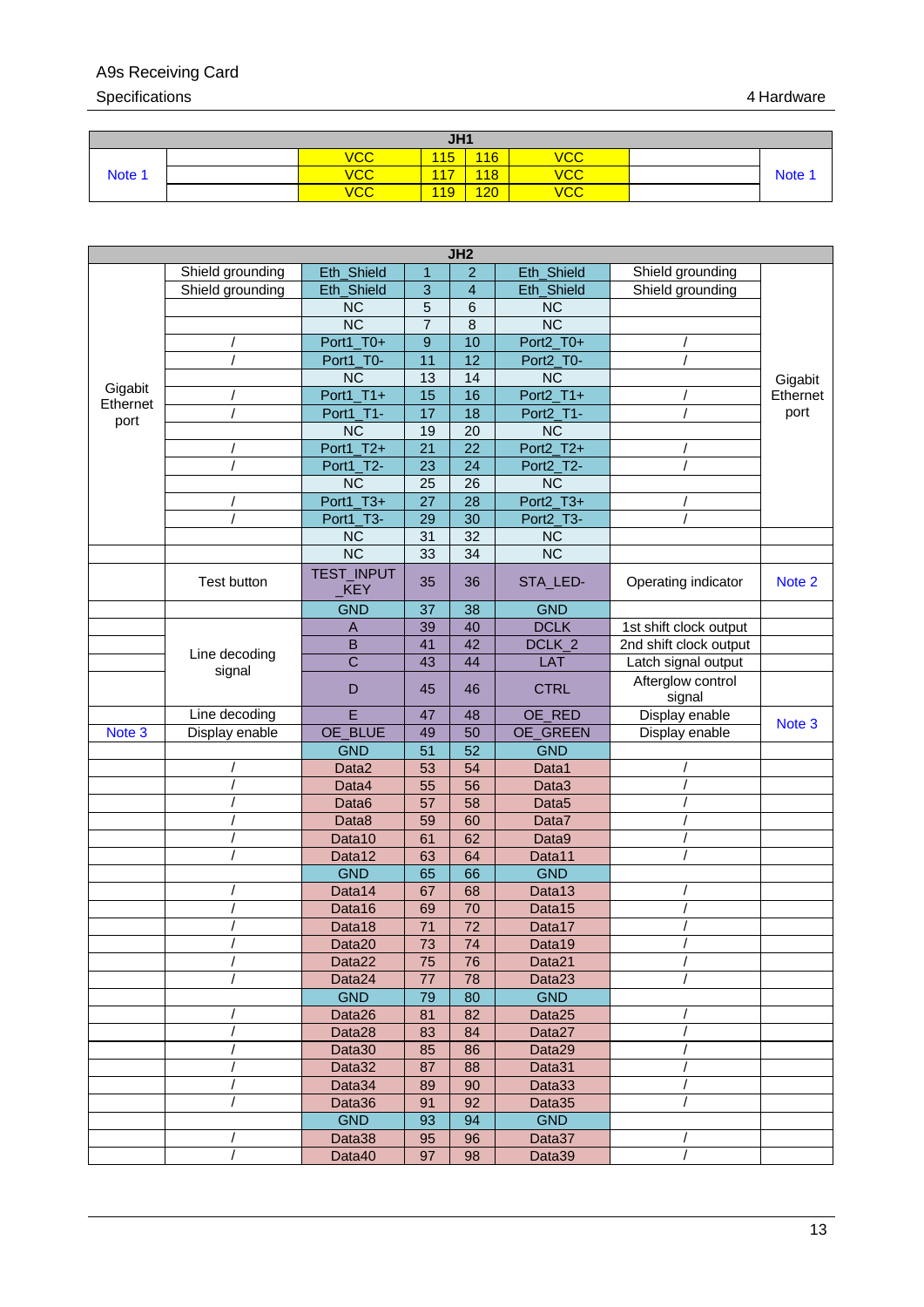| JH <sub>2</sub> |     |     |            |  |  |
|-----------------|-----|-----|------------|--|--|
| Data42          | 99  | 100 | Data41     |  |  |
| Data44          | 101 | 102 | Data43     |  |  |
| Data46          | 103 | 104 | Data45     |  |  |
| Data48          | 105 | 106 | Data47     |  |  |
| <b>GND</b>      | 107 | 108 | <b>GND</b> |  |  |
| <b>NC</b>       | 109 | 110 | NC.        |  |  |
| <b>NC</b>       | 111 | 112 | <b>NC</b>  |  |  |
| <b>NC</b>       | 113 | 114 | <b>NC</b>  |  |  |
| <b>NC</b>       | 115 | 116 | <b>NC</b>  |  |  |
| <b>GND</b>      | 117 | 118 | <b>GND</b> |  |  |
| <b>GND</b>      | 119 | 120 | <b>GND</b> |  |  |

- <span id="page-17-2"></span>Note 1. Voltage ranging from 3.3 V to 5.5 V is recommended for input power (VCC).
- <span id="page-17-3"></span>Note 2. The operating indicator pin is active-low.
- Note 3. OE\_RED, OE\_GREEN and OE\_BLUE are display enabled pins. In case that OE\_RGB are not controlled separately, use OE\_RED. When PWM chip is used, GCLK signal is enabled.
- Note 4. RFU 1–18 are the reserved pins for extended functions. For details, see ["4.4.3](#page-17-0) [Extended Functions](#page-17-0) Design".

## <span id="page-17-4"></span><span id="page-17-1"></span><span id="page-17-0"></span>4.4.3 Extended Functions Design

| <b>Description of Pins for Extended Functions</b> |                                        |                                 |                                        |  |  |  |
|---------------------------------------------------|----------------------------------------|---------------------------------|----------------------------------------|--|--|--|
| <b>Extended Pin</b>                               | <b>Recommended Smart</b><br>Module Pin | Recommended Module<br>Flash Pin | Description                            |  |  |  |
| RFU <sub>1</sub>                                  | Reserved                               | Reserved                        | Reserved pin that connects to MCU      |  |  |  |
| RFU <sub>2</sub>                                  | Reserved                               | Reserved                        | Reserved pin that connects to MCU      |  |  |  |
| RFU <sub>3</sub>                                  | HUB_CODE0                              | HUB_CODE0                       | Flash control pin 1                    |  |  |  |
| RFU <sub>4</sub>                                  | HUB_SPI_CLK                            | HUB_SPI_CLK                     | Clock signal of the serial pin         |  |  |  |
| RFU <sub>5</sub>                                  | HUB_CODE1                              | HUB_CODE1                       | Flash control pin 2                    |  |  |  |
| RFU <sub>6</sub>                                  | HUB_SPI_CS                             | HUB_SPI_CS                      | CS signal of the serial pin            |  |  |  |
| RFU7                                              | HUB_CODE2                              | HUB_CODE2                       | Flash control pin 3                    |  |  |  |
| RFU <sub>8</sub>                                  |                                        | HUB_SPI_MOSI                    | Module Flash storage data input        |  |  |  |
|                                                   | HUB_UART_TX                            |                                 | TX signal of the smart module          |  |  |  |
| RFU <sub>9</sub>                                  | HUB_CODE3                              | HUB_CODE3                       | Flash control pin 4                    |  |  |  |
| RFU <sub>10</sub>                                 |                                        | HUB SPI MISO                    | Module Flash storage data output       |  |  |  |
|                                                   | HUB_UART_RX                            |                                 | RX signal of the smart module          |  |  |  |
| RFU <sub>11</sub>                                 | HUB H164 CSD                           | HUB H164 CSD                    | 74HC164 data signal                    |  |  |  |
| RFU <sub>12</sub>                                 |                                        |                                 |                                        |  |  |  |
| RFU <sub>13</sub>                                 | HUB_H164_CLK                           | HUB_H164_CLK                    | 74HC164 clock signal                   |  |  |  |
| RFU <sub>14</sub>                                 | POWER_STA1                             | POWER_STA1                      | Dual-power detection signal 1          |  |  |  |
| RFU <sub>15</sub>                                 | MS_DATA                                | MS_DATA                         | Dual-card backup connection signal     |  |  |  |
| RFU <sub>16</sub>                                 | POWER_STA2                             | POWER_STA2                      | Dual-power detection signal 2          |  |  |  |
| RFU <sub>17</sub>                                 | MS ID                                  | MS ID                           | Dual-card backup identification signal |  |  |  |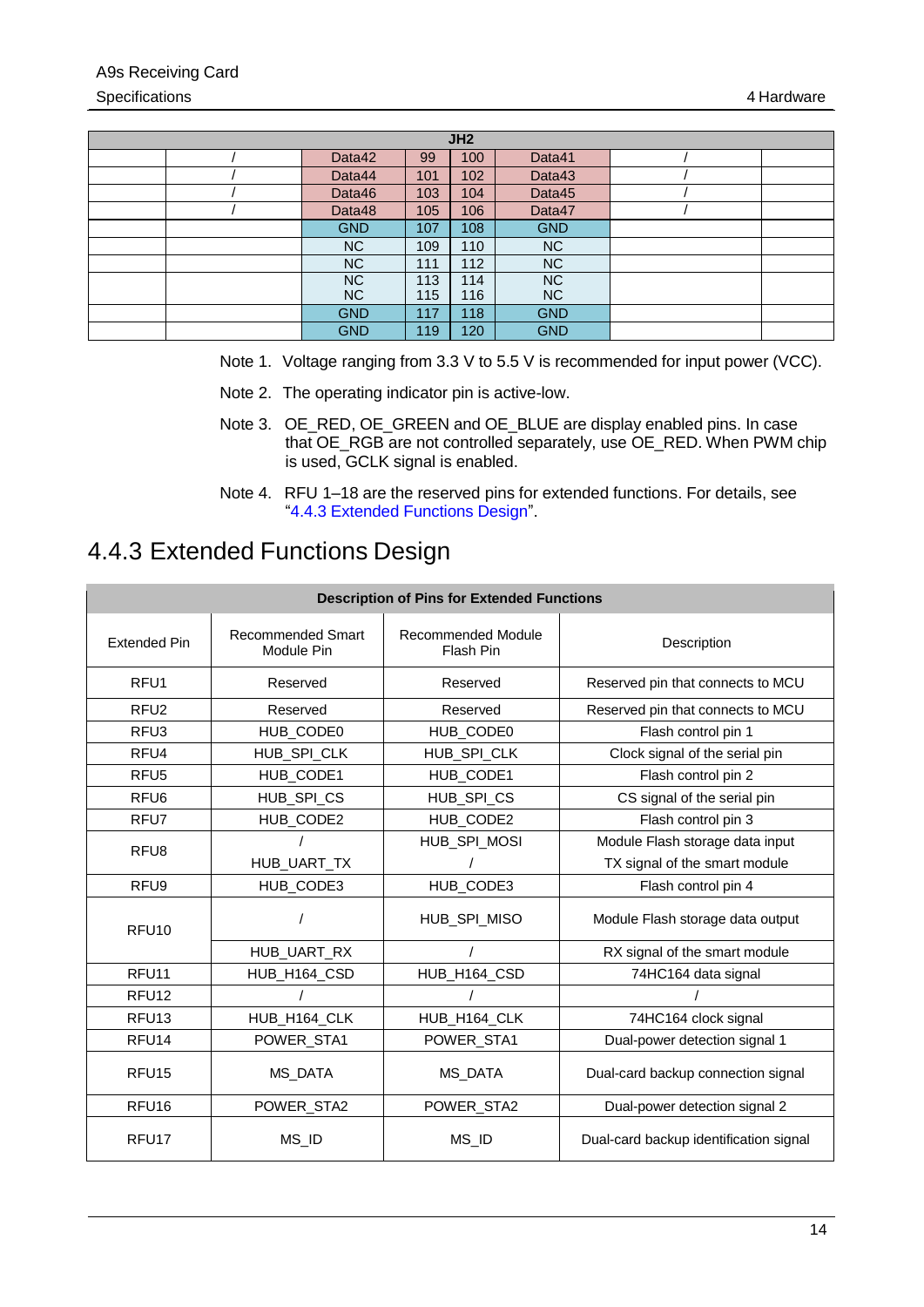|           | <b>Description of Pins for Extended Functions</b> |                     |
|-----------|---------------------------------------------------|---------------------|
| HUR CODE4 | HUR CODE4                                         | Flash control pin 5 |
|           |                                                   |                     |

Note: The RFU8 and RFU10 are signal multiplex extension pins. You can select only one pin from either the **Recommended Smart Module Pin** or the **Recommended Module Flash Pin** at the same time.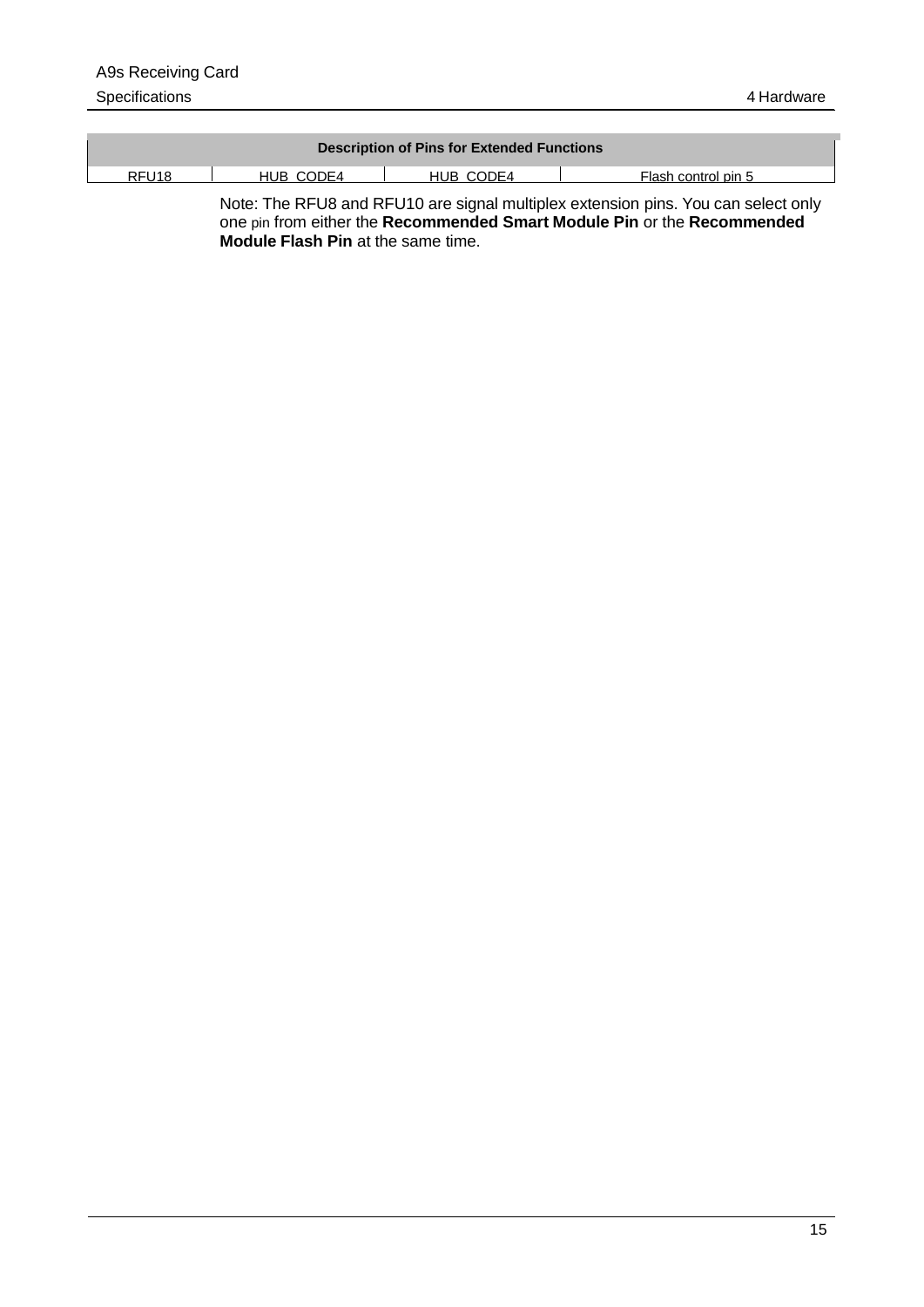

- <span id="page-19-0"></span>Step 1 Visit www.novastar.tech to download the firmware update package and save it to PC.
- Step 2 Run NovaLCT and choose **User > Advanced Synchronous System User Login** and log in.
- Step 3 On the displayed page, type the secret code "**admin**" to enter the program loading page.
- Step 4 Click **Browse** to select the program (the firmware update package you saved on PC) path and then click **Update**.
- Step 5 (Optional) Click **Refresh** to check current hardware version information.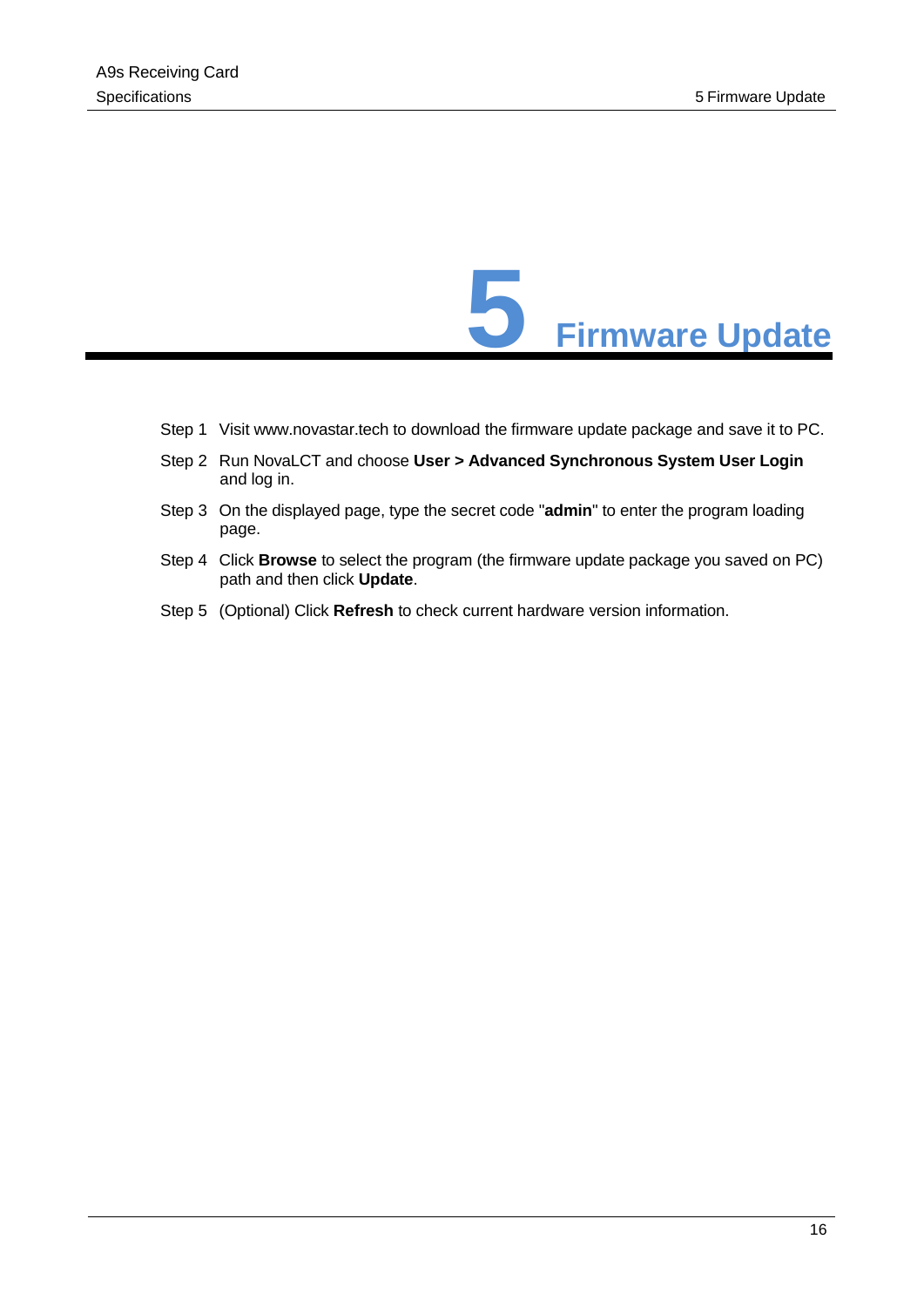

<span id="page-20-0"></span>

| Input voltage           | DC 3.3 V-5.5 V                                                                                    |
|-------------------------|---------------------------------------------------------------------------------------------------|
| Rated current           | 0.5A                                                                                              |
| Rated power consumption | 2.5W                                                                                              |
| Operating temperature   | $-20^{\circ}$ C $-70^{\circ}$ C                                                                   |
| Storage temperature     | $-25^{\circ}$ C $-125^{\circ}$ C                                                                  |
| Operating humidity      | 10% RH-90% RH                                                                                     |
| <b>Dimensions</b>       | 80.0 mm $\times$ 45.0 mm $\times$ 9.1 mm                                                          |
| Net weight              | 22.3 g                                                                                            |
| Certifications          | $\bullet$ RoHS                                                                                    |
|                         | $\bullet$ EMC Class B                                                                             |
| Packing                 | An antistatic bag and anti-collision foam are provided for<br>each receiving card.                |
|                         | Dimensions of the packing box: 378 mm x 190 mm x<br>120 mm. Each box contains 40 receiving cards. |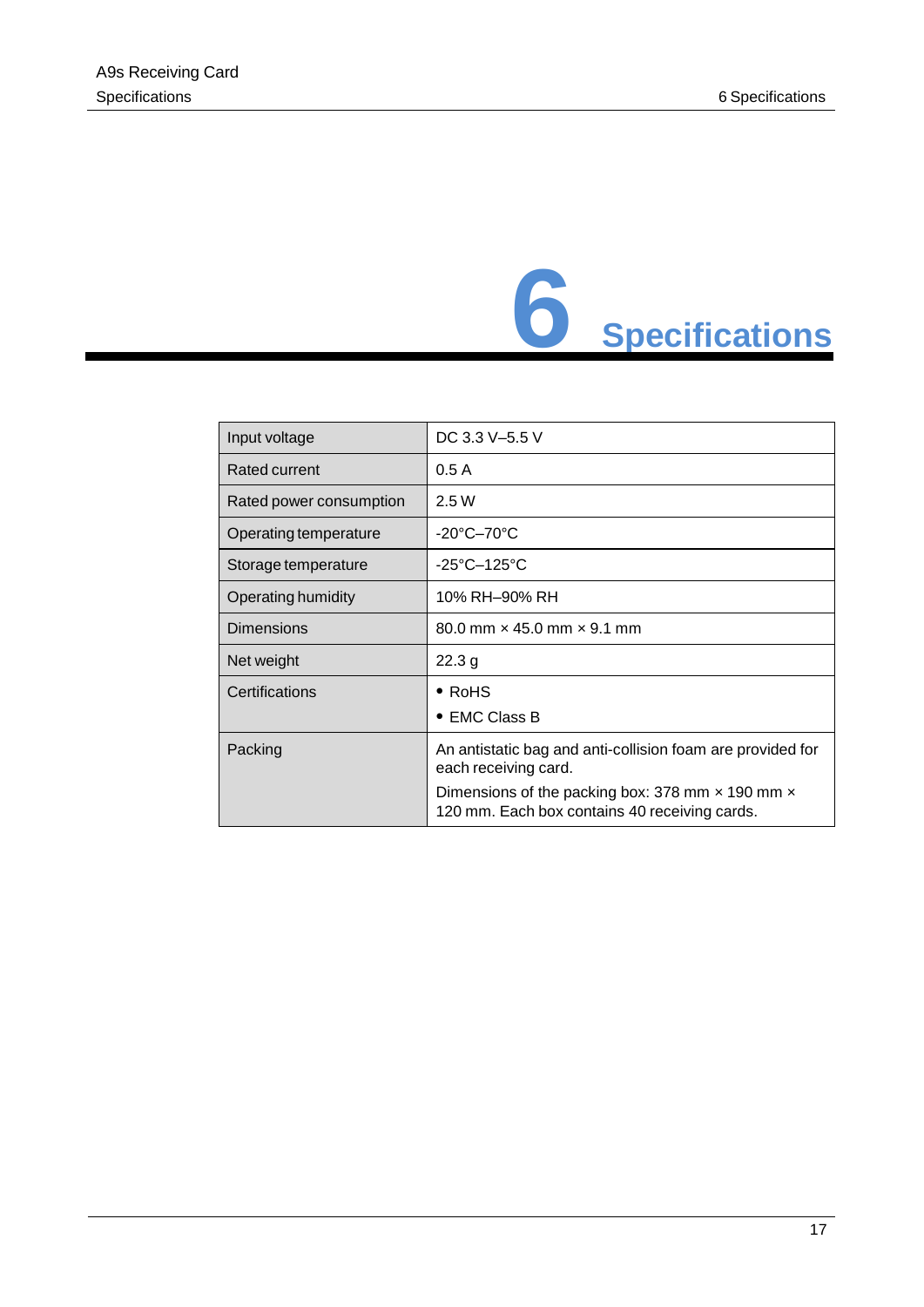# <span id="page-21-0"></span>**A Acronyms and Abbreviations**

| Е           |                                      |
|-------------|--------------------------------------|
| <b>EMC</b>  | <b>Electromagnetic Compatibility</b> |
| F           |                                      |
| <b>FPGA</b> | Field-Programmable Gate Array        |
| L           |                                      |
| <b>LED</b>  | <b>Light Emitting Diode</b>          |
| М           |                                      |
| <b>MCU</b>  | <b>Microcontroller Unit</b>          |
| R           |                                      |
| <b>RCFG</b> | <b>Receiving Card Configuration</b>  |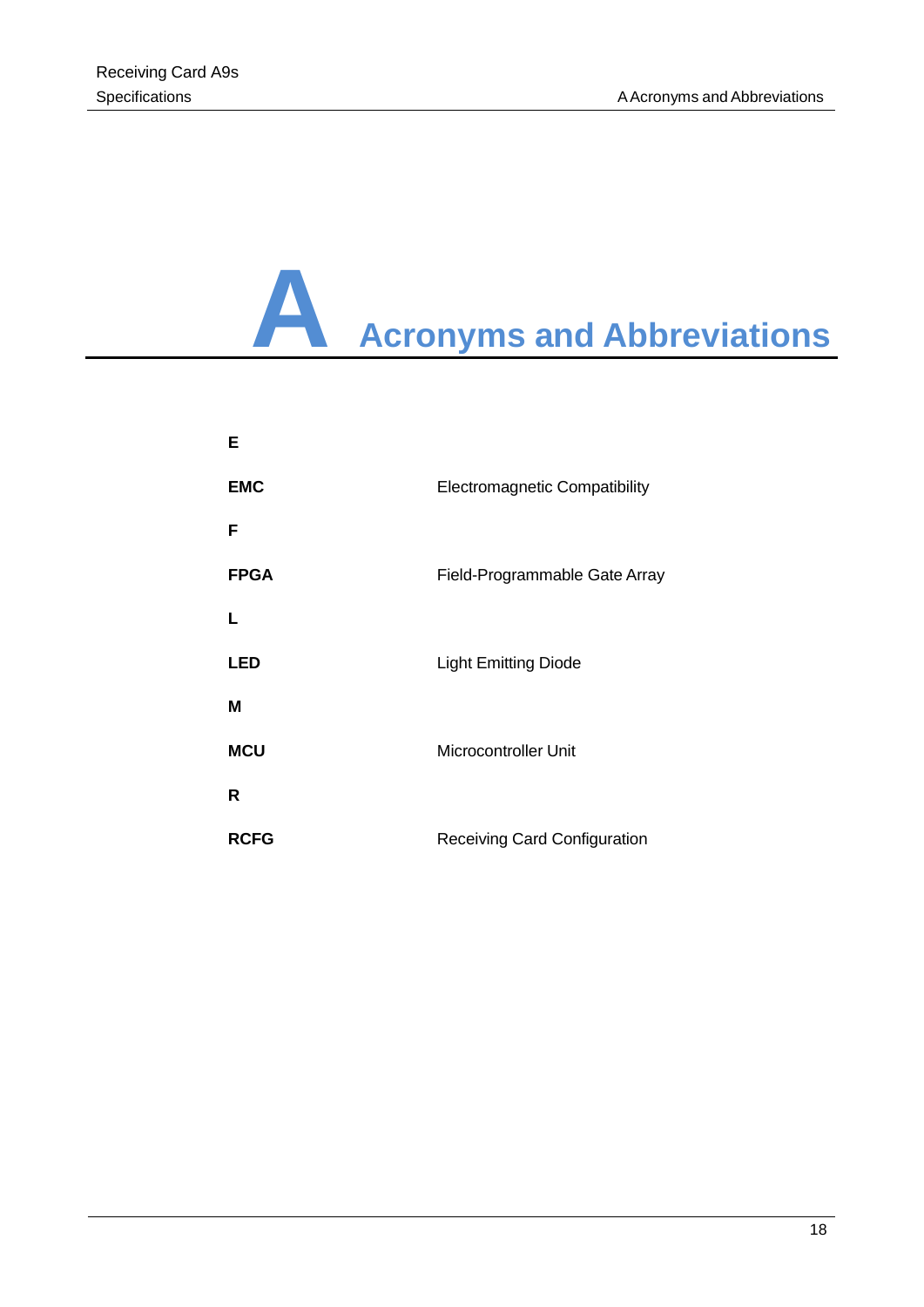<span id="page-22-0"></span>

#### **Calibration coefficient**

Calibration coefficients are a group of values, including brightness and chroma information, etc., generated for each LED after the LEDs are calibrated by calibration system.

#### **Smart module**

The smart module is composed of Flash and MCU.

Flash can store calibration coefficients and module information. MCU can communicate with the receiving card to monitor temperature, voltage and ribbon cable communication status for the module. Working with the driver chip, MCU also supports open circuit detection of LED.

The smart module allows for a smaller monitoring unit, requiring no independent monitoring card and saving cabinet space.

#### **Mapping**

After enabling the Mapping function in NovaLCT, target cabinet will display the receiving card number and Ethernet port information, allowing user to view the receiving card's location and wiring route.